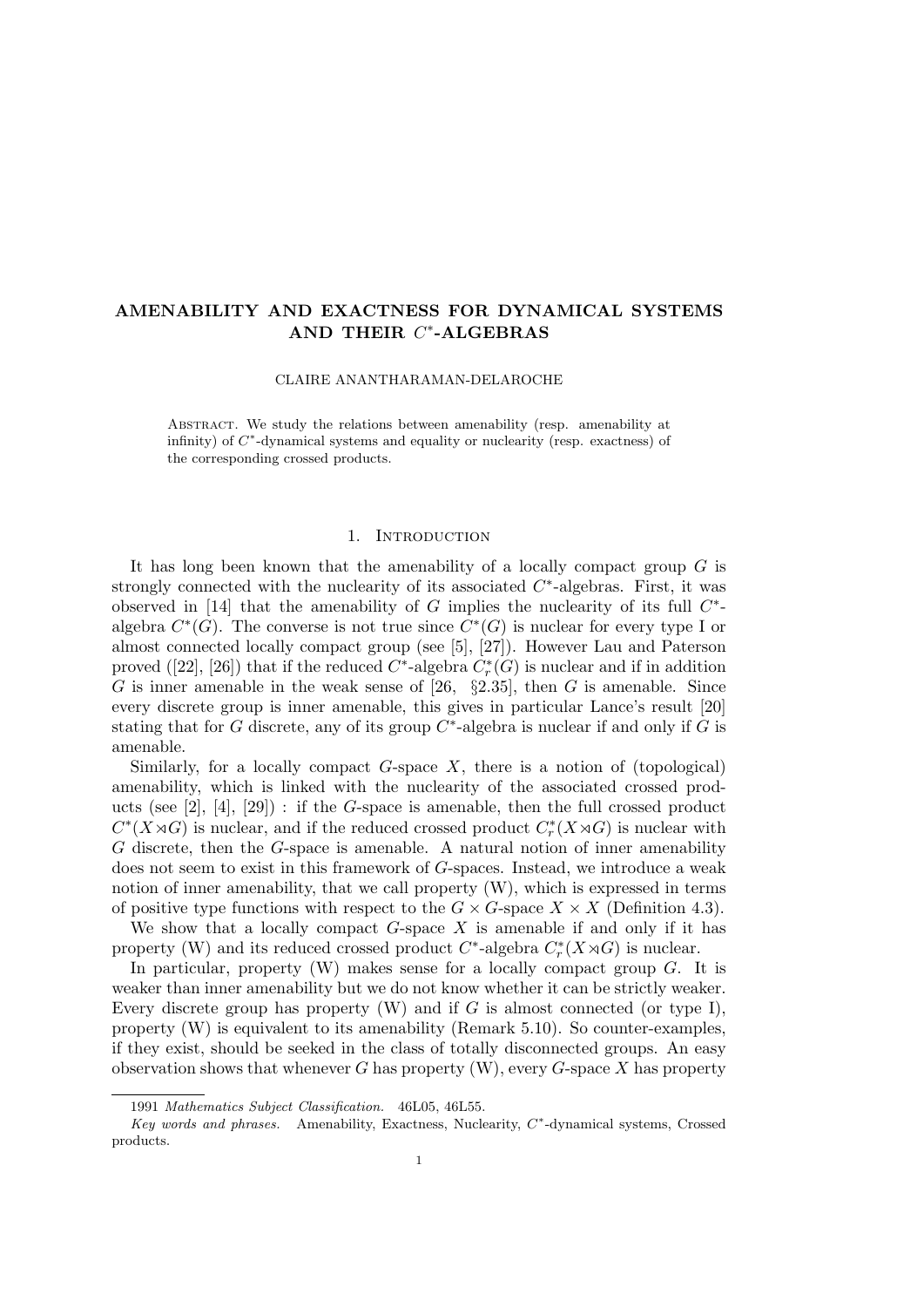(W), but the converse is false. More generally, this property can be defined for any locally compact groupoid. It appeared naturally in a joint work in progress with J. Renault concerning exact groupoids.

The above extension to the case of G-spaces of the Lau-Paterson result is one of the motivations of this paper. Let us now give a more complete description.

Section 2 sets out a self contained survey of the notion of amenability for locally compact transformation groups. Although the theory is extensively developed the the monograph [4] that J. Renault and I have recently written in the more general framework of locally compact groupoids, another motivation for this paper is to give here more direct and easily accessible proofs for readers unfamiliar with groupoids. An advantage is that, when working with transformation groups, one does not need any separability assumption on the locally compact spaces.

This subject has attracted much attention these last three years in connection with the Novikov conjecture for discrete groups, following the works of Yu, Higson-Roe and Higson  $([34],[17],[16])$ . In these papers, the crucial notion for a locally compact group is the existence of an amenable action on a compact space. A group with this property will be called amenable at infinity. We briefly study this notion in Section 3 and recall its links with uniform embeddability into Hilbert spaces. In Section 4, we introduce property (W), and Section 5 contains the main results linking the amenability of a  $G$ -space  $X$  to the nuclearity of its associated crossed product  $C^*$ -algebras and to property (W) (Theorems 5.3 and 5.8). Some tentative definitions of amenability for a non commutative  $G-C^*$ -algebra are proposed in Section 6, but the situation is still unclear.

In Section 7, we remark that our techniques allow similarly to describe completely the relationships between the exactness of the reduced  $C^*$ -algebra  $C^*_r(G)$  of a locally compact group and its amenability at infinity, in presence of property (W): obviously if G is amenable at infinity, then  $C_r^*(G)$  is exact, and the converse is true if in addition  $G$  has property  $(W)$ . However, since every almost connected group is amenable at infinity, by considering almost connected non amenable groups, we see that  $G$  can be amenable at infinity without having property  $(W)$ . We leave open the general problem for any locally compact group : does the exactness of  $C_r^*(G)$ imply the amenability at infinity of  $G$  ? A direct proof of the equivalence between the exactitude of  $C_r^*(G)$  and the nuclearity of  $C_r^*(\beta G \rtimes G)$ , where one considers the obvious action of G, assumed to be discrete, on its Stone-Cech compactification  $\beta G$ . was obtained by Ozawa [25] (see also [13]).

In Section 8, we show how the ideas of Sinclair and Smith explained in [31] can be adapted to prove directly that for a discrete group action on a locally compact space, the nuclearity of the reduced crossed product  $C^*$ -algebra  $C^*_r(X \rtimes G)$  is equivalent to the amenability of the G-space. The advantage is that the proof in this case only uses the notions of completely positive approximations and of positive type functions, and neither the representation theory, nor the characterization of nuclearity in terms of  $C^*$ -tensor products. This observation can be useful in some applications, such as entropy computations. Finally, Section 9 is a survey of some open problems.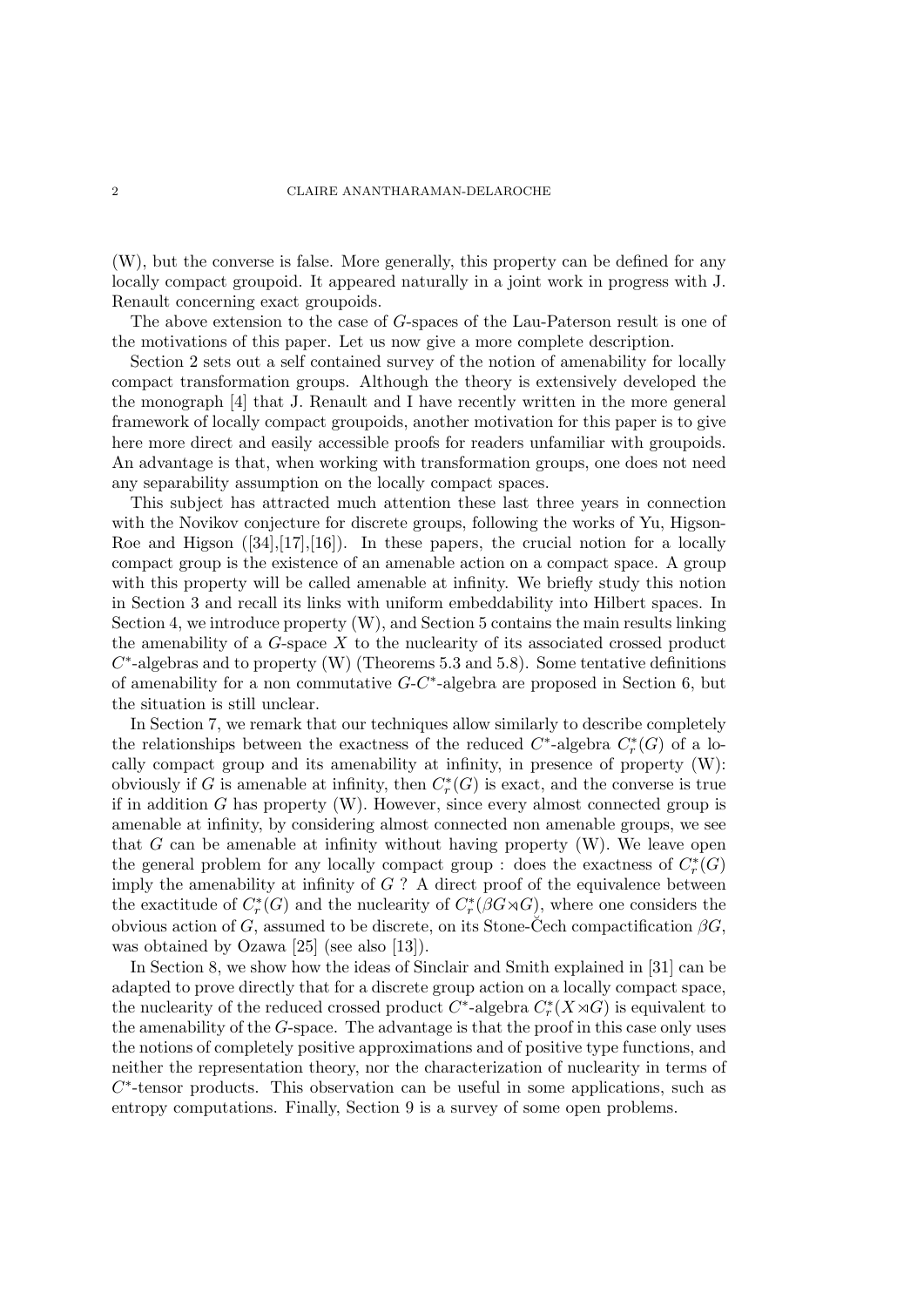This paper is a modified and expanded version of the preprint with the same title which was circulated in April 2000.

# 2. Amenable transformation groups

A transformation group is a left  $G$ -space  $X$ , where  $X$  is a locally compact space, G is a locally compact group and  $(x, s) \mapsto sx$  is a continuous left action from  $X \times G$ to X. Let us first introduce some notations. We denote by  $C_c(G)$  the space of complex valued continuous functions with compact support on  $G$ , and  $\mathrm{Prob}(G)$  will be the set of probability measures on  $G$ , equipped with the weak\*-topology. Given  $f \in C_c(G)$ ,  $x \in X$ ,  $m \in \text{Prob}(G)$  and  $s \in G$ , we set

$$
(sf)(x) = f(s^{-1}x), \quad (sm)(f) = m(s^{-1}f).
$$

If  $g \in C_c(X \times G)$ , then  $g^x$  will be the map  $t \mapsto g^x(t) = g(x, t)$ , and  $g(t)$  will be the map  $x \mapsto g(t)(x) = g(x, t)$ . Finally, dt denotes the left Haar measure on G.

**Definition 2.1.** We say that the transformation group  $(X, G)$  (or the G-action on X, or the G-space X) is amenable if there exists a net  $(m_i)_{i\in I}$  of continuous maps  $x \mapsto m_i^x$  from X into the space Prob(G) such that

$$
\lim_i \|sm_i^x-m_i^{sx}\|_1=0
$$

uniformly on compact subsets of  $X \times G$ .

Such a net  $(m_i)_{i\in I}$  will be called an *approximate invariant continuous mean* (a.i.c.m. for short).

Before giving examples, let us state several equivalent definitions.

Proposition 2.2. The following conditions are equivalent:

- (1)  $(X, G)$  is an amenable transformation group.
- (2) There exists a net  $(g_i)_{i\in I}$  of nonnegative continuous functions on  $X \times G$ such that

(a) for every  $i \in I$  and  $x \in X$ ,  $\int_G g_i^x(t)dt = 1$ ;

(b)  $\lim_{i} \int_{G} |g_i^{sx}(st) - g_i^{x}(t)| dt = 0$  uniformly on compact subsets of  $X \times G$ .

- (3) There exists a net  $(g_i)_{i\in I}$  in  $C_c(X\times G)^+$  such that
	- (a)  $\lim_i \int_G g_i^x dt = 1$  uniformly on compact subsets of X;

(b)  $\lim_{i} \int_{G} |g_i^{sx}(st) - g_i^{x}(t)| dt = 0$  uniformly on compact subsets of  $X \times G$ .

*Proof.* (1)  $\Rightarrow$  (2). Let  $g \in C_c(G)^+$  such that  $\int g(t)dt = 1$  and set

$$
g_i(x,s) = \int g(t^{-1}s) dm_i^x(t).
$$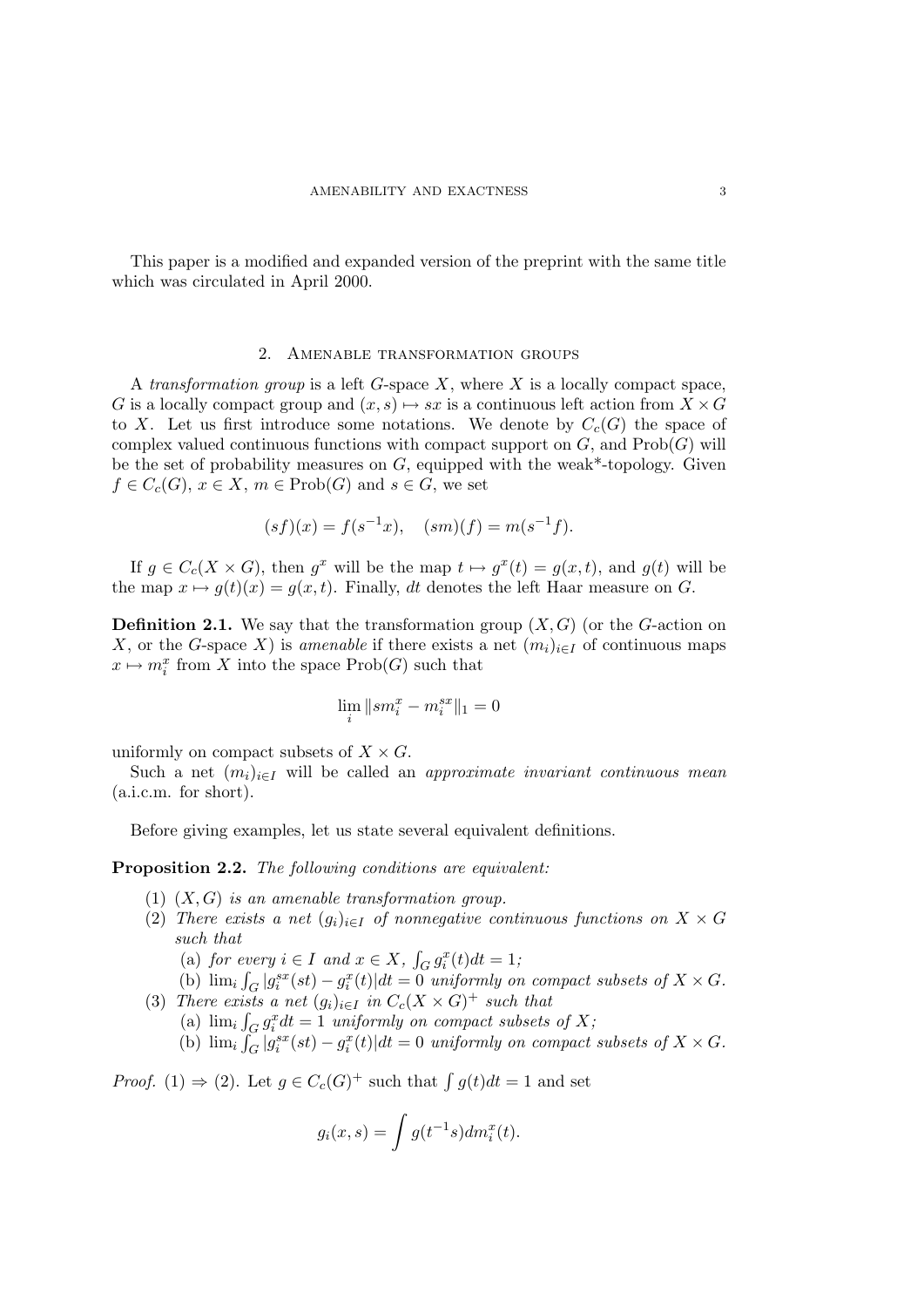By the Fubini theorem, we get  $\int g_i^x(s)ds = 1$  for every  $x \in X$  and  $i \in I$ . Moreover, for  $(x, s) \in X \times G$  we have

$$
\int |g_i^{sx}(st) - g_i^{x}(t)|dt = \int \int \int g(u^{-1}st)dm_i^{sx}(u) - \int g(u^{-1}t)dm_i^{x}(u)|dt
$$
  
= 
$$
\int \int \int g(u^{-1}st)dm_i^{sx}(u) - \int g(u^{-1}st)d(sm_i^{x})(u)|dt
$$
  

$$
\leq \int \int g(u^{-1}st)d|m_i^{sx} - sm_i^{x}|(u)dt
$$

where  $|m_i^{sx} - sm_i^{x}|$  is the total variation of  $m_i^{sx} - sm_i^{x}$ . Using again the Fubini theorem we obtain the majoration

$$
\leq \int [\int g(u^{-1}st)dt] d|m_i^{sx} - sm_i^{x}|(u) \leq ||m_i^{sx} - sm_i^{x}||_1.
$$

This tends to 0 uniformly on compact subsets of  $X \times G$ .

 $(2) \Rightarrow (3)$ . An easy approximation argument allows to replace the net  $(g_i)_{i \in I}$  by a net in  $C_c(X \times G)^+$  satisfying conditions a) and b) of (3).

 $(3) \Rightarrow (2)$ . Let  $(g_i)_{i \in I}$  as in (3) and choose  $g \in C_c(G)^+$  as above. Let us define  $(g_{i,n})$  by

$$
g_{i,n}(x,s) = \frac{g_i(x,s) + \frac{1}{n}g(s)}{\int g_i(x,t)dt + \frac{1}{n}}.
$$

Then  $(g_{i,n})_{(i,n)\in I\times\mathbb{N}^*}$  satisfies conditions a) and b) of (2).

 $(2) \Rightarrow (1)$  is obvious: given  $(g_i)_{i \in I}$  as in  $(2)$ , we define  $m_i^x$  to be the probability measure with density  $g_i^x$  with respect to the left Haar measure. Then  $(m_i)_{i\in I}$  is an a.i.c.m.

 $\Box$ 

**Definition 2.3.** A complex valued function h defined on  $X \times G$  is said to be of positive type (with respect to the G-space X) if for every  $x \in X$ , every positive integer n and every  $t_1, \ldots, t_n \in G$ ,  $\lambda_1, \ldots, \lambda_n \in \mathbb{C}$  we have

$$
\sum_{i,j} h(t_i^{-1}x,t_i^{-1}t_j)\overline{\lambda}_i\lambda_j\geq 0.
$$

Similarly, a function h defined on  $X \times G$ , with values in a  $C^*$ -algebra A, is said to be of *positive type* if for every  $x \in X$ , every positive integer n and every  $t_1, \ldots, t_n \in G$ , the matrix  $[h(t_i^{-1}x, t_i^{-1}t_j)] \in M_n(A)$  is positive.

We denote by  $L^2(G) \otimes C_0(X)$  the completion of  $C_c(X \times G)$  endowed with the norm

$$
\|\xi\|_2 = (\sup_{x \in X} \int |\xi(x, t)|^2 dt)^{1/2}.
$$

Remark that  $L^2(G) \otimes C_0(X)$  is a Hilbert C<sup>\*</sup>-module over the algebra  $C_0(X)$  of continuous functions vanishing at infinity, with scalar product

$$
\langle \xi, \eta \rangle(x) = \int \overline{\xi(x,t)} \eta(x,t) dt,
$$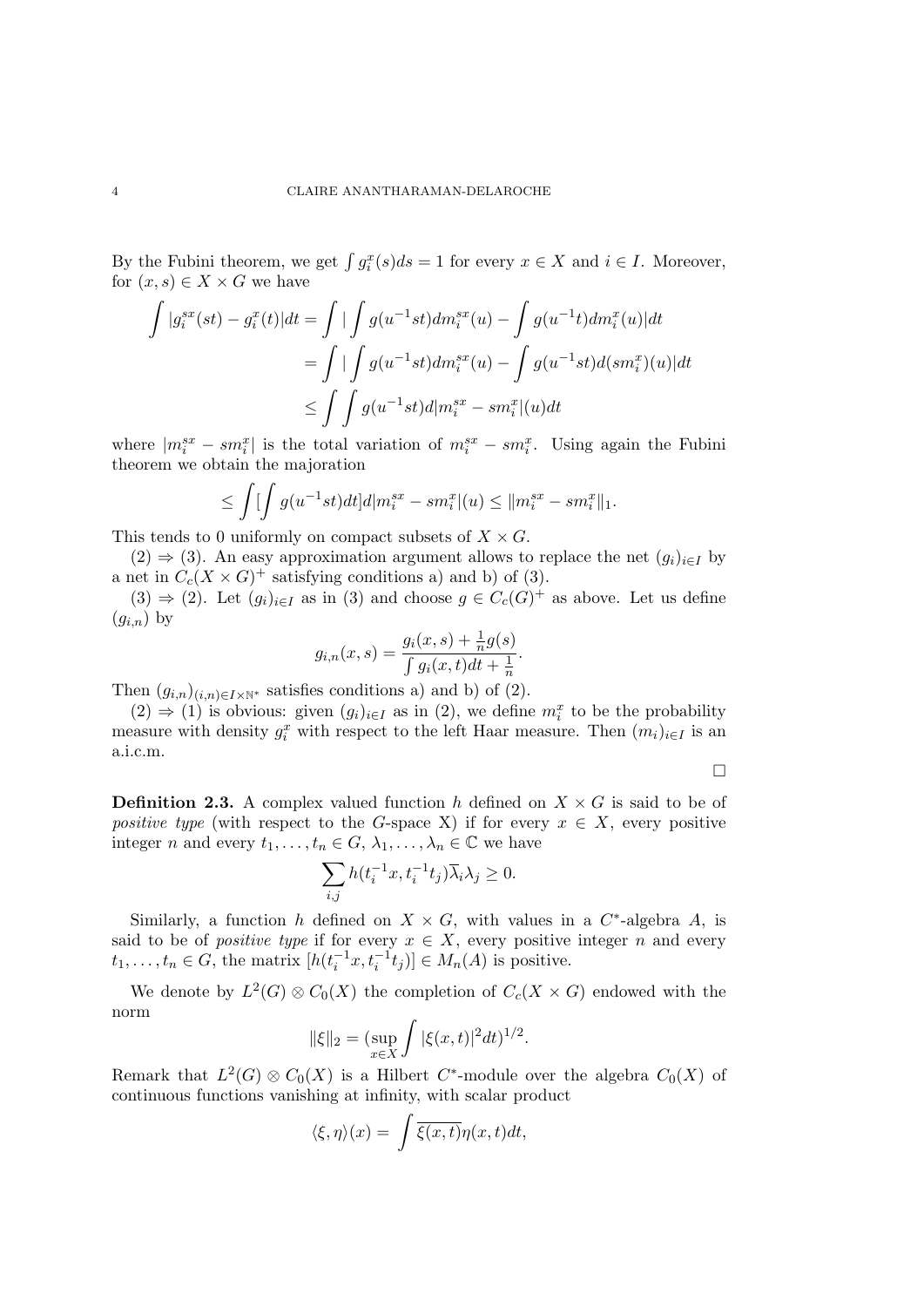and module structure defined by

 $(\xi f)(x, s) = \xi(x, s) f(x).$ 

For basic facts on Hilbert  $C^*$ -modules we refer to [21].

To every  $\xi \in L^2(G) \otimes C_0(X)$ , we associate the coefficient  $(\xi, \xi)$  defined by

$$
(\xi, \xi)(x, s) = \int \overline{\xi(x, t)} \xi(s^{-1}x, s^{-1}t) dt.
$$

It is a continuous positive type function on  $X \times G$ , with compact support if  $\xi$  is so. The following result is the analogue for transformation groups of a well known result of Godement  $[6,$  Théorème 13.8.6].

**Lemma 2.4.** Let k be a continuous function of positive type on  $X \times G$ , with compact support. There exists  $\xi \in L^2(G) \otimes C_0(X)$  such that  $k = (\xi, \xi)$ .

*Proof.* Let  $\rho(k)$  be the  $C_0(X)$ -linear bounded endomorphism of  $L^2(G) \otimes C_0(X)$  such that

$$
(\rho(k)\xi)(x,s) = \int k(s^{-1}x, s^{-1}t)\xi(x,t)dt
$$

for every  $\xi \in L^2(G) \otimes C_0(X)$ . Since k is a positive type function,  $\rho(k)$  is a positive operator. Let  $(f_i)_{i\in I}$  be an approximate unit of  $C_0(X)$  and  $(\varphi_i)_{i\in J}$  be a standard approximate unit of  $L^1(G)$  (i.e. made of nonnegative continuous functions with compact supports in a basis of neighbourhoods of the unit of  $G$ ). We set

$$
\xi_{i,j}=\rho(k)^{1/2}(f_i\otimes\varphi_j).
$$

Then  $(\xi_{i,j})$  is a Cauchy net in  $L^2(G) \otimes C_0(X)$ , and if  $\xi$  denotes its limit, we have  $(\xi, \xi)(x, s) = \lim_{i \to \infty} (\xi_{i,j}, \xi_{i,j})(x, s)$ 

$$
= \lim_{i,j} f_i(x) f_i(s^{-1}x) \int \int \varphi_j(t) \varphi_j(r) k(t^{-1}x, t^{-1}sr) dt dr
$$
  
=  $k(x, s)$ .

Proposition 2.5. The following conditions are equivalent:

- (1)  $(X, G)$  is an amenable transformation group.
- (2) There exists a net  $(\xi_i)_{i\in I}$  in  $C_c(X\times G)$  such that (a)  $\lim_{i} \int_{G} |\xi_i(x,t)|^2 dt = 1$  uniformly on compact subsets of X; (b)  $\lim_i \int_G |\xi_i(sx, st) - \xi_i(x, t)|^2 dt = 0$  uniformly on compact subsets of  $X\times \overline{G}$ .
- (3) There exists a net  $(h_i)_{i\in I}$  of positive type functions in  $C_c(X\times G)$  which tends to 1 uniformly on compact subsets of  $X \times G$ .

*Proof.* (1)  $\Rightarrow$  (3). Let  $(g_i)_{i \in I}$  be a net in  $C_c(X \times G)^+$  which fulfills conditions (a) and (b) of (3) in Proposition 2.2. Wet set  $\xi_i = \sqrt{g_i}$  and  $h_i = (\xi_i, \xi_i)$ . Then

$$
h_i(s^{-1}x, e) + h_i(x, e) - 2h_i(x, s) = \int |\xi_i(s^{-1}x, s^{-1}t) - \xi_i(x, t)|^2 dt. \tag{*}
$$

 $\Box$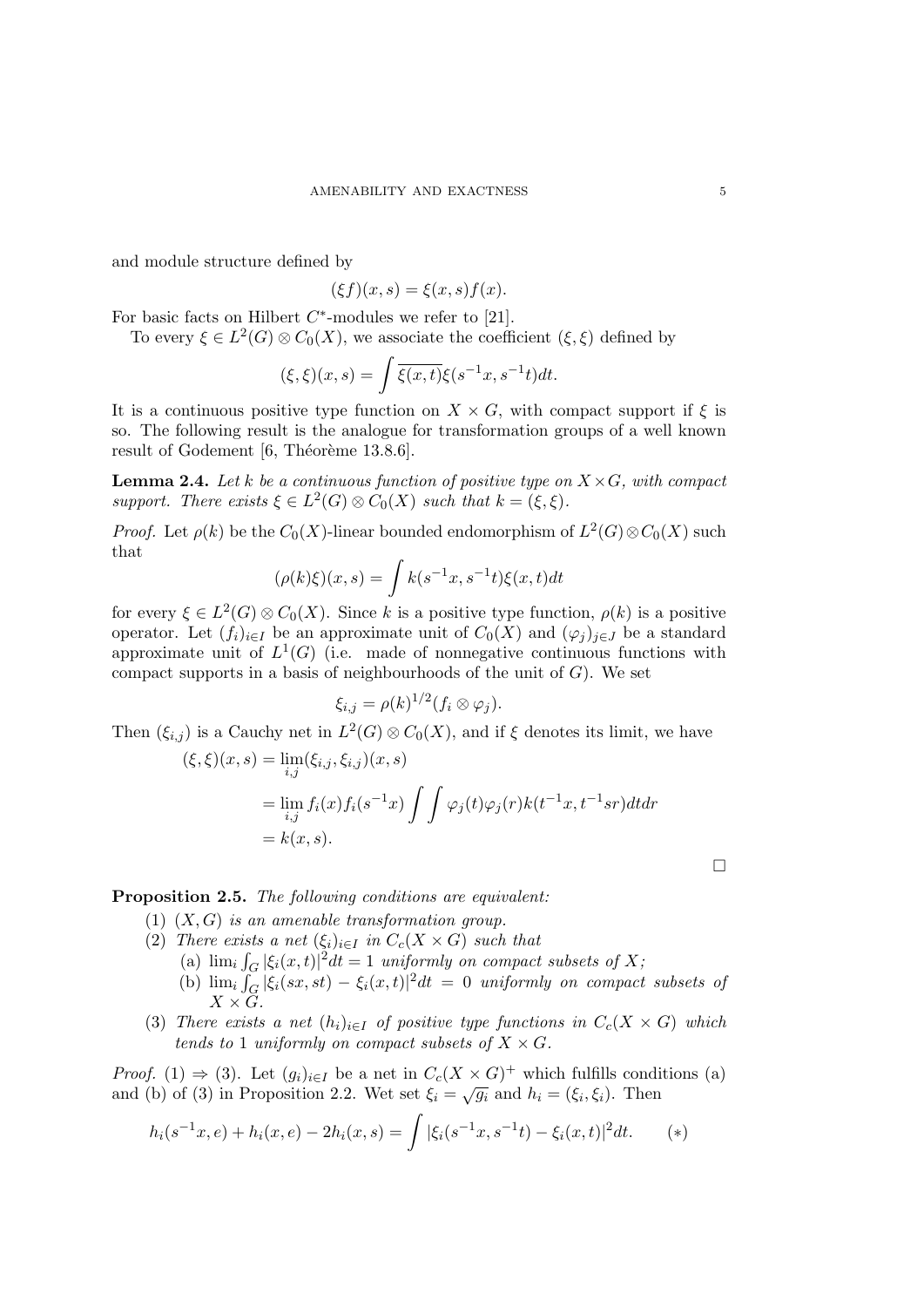The inequality  $|a - b|^2 \le |a^2 - b^2|$  for  $a, b \ge 0$  gives the majoration

$$
\int |\xi_i(s^{-1}x, s^{-1}t) - \xi_i(x, t)|^2 dt \le \int |g_i(s^{-1}x, s^{-1}t) - g_i(x, t)| dt. \qquad (*)
$$

Since  $h_i(x, e) = \int g_i(x, t)dt$ , we see from (\*) and (\*\*) that  $(h_i)_{i \in I}$  goes to 1 uniformly on compact subsets of  $X \times G$ .

The implication (3)  $\Rightarrow$  (2) follows immediately from Lemma 2.4 and (\*). We just have to observe that the elements of  $L^2(G) \otimes C_0(X)$  can be approximated by elements of  $C_c(X\times G)$ .

 $(2) \Rightarrow (1)$ . Let  $(\xi_i)_{i \in I}$  as in  $(2)$  and set  $g_i = |\xi_i|^2$  for  $i \in I$ . Using the Cauchy-Schwarz inequality and the inequality

$$
||a|^2 - |b|^2| \le (|a| + |b|)|a - b|,
$$

we get

$$
\int |g_i(sx, st) - g_i(x, t)| dt
$$
\n
$$
\leq \left[ \int (|\xi_i(sx, st)| + |\xi_i(x, t)|)^2 dt \right]^{1/2} \times \left[ \int |\xi_i(sx, st) - \xi_i(x, t)|^2 dt \right]^{1/2}
$$
\n
$$
\leq \left[ \left( \int |\xi_i(sx, t)|^2 dt \right)^{1/2} + \left( \int |\xi_i(x, t)|^2 dt \right)^{1/2} \right] \times \left[ \int |\xi_i(sx, st) - \xi_i(x, t)|^2 dt \right]^{1/2}.
$$

This last term goes to 0 uniformly on compact subsets of  $X \times G$ .

 $\Box$ 

Remark 2.6. Obviously, when X and G are  $\sigma$ -compact, we may replace nets by sequences in the above statements.

**Examples 2.7.** (1) If X is reduced to a point, our definition of amenability, under the form given Proposition 2.2, is the existence of a net  $(k_i)_{i\in I}$  of continuous nonnegative functions such that  $\int k_i(t)dt = 1$  for all i, and  $s \mapsto \int |k_i(st) - k_i(t)|dt$  goes to 0 uniformly on compact subsets of  $G$ ; it is essentially Reiter's condition  $(P_1)$  [11, page 44]. The equivalent condition given in Proposition 2.5 (3), namely the existence of a net  $(h_i)_{i\in I}$  of continuous positive type compactly supported functions converging to 1 uniformly on compact subsets of G is essentially the weak containment condition introduced by Godement [11, page 61].

(2) If G is an amenable group, every transformation group  $(X, G)$  is amenable. Indeed, given  $(k_i)_{i\in I}$  as in (1) above, we define  $m_i$  to be the constant map on X whose value is the probability measure with density  $k_i$  with respect to the left Haar measure. Then  $(m_i)_{i\in I}$  is an a.i.c.m.

Note that if  $(X, G)$  is amenable and if X has a G-invariant probability measure  $\mu$ , then G is an amenable group. Indeed, let us consider a net  $(g_i)_{i\in I}$  as in Proposition 2.2 (3), and set  $k_i(t) = \int g_i(x, t) d\mu(x)$ . Then  $(k_i)_{i \in I}$  has the properties stated in (1) above, and therefore  $G$  is amenable.

(3) For every locally compact group  $G$ , its left action on itself is amenable. Indeed, let us choose a nonnegative function  $g \in C_c(G)^+$  such that  $\int g(t)dt = 1$  and set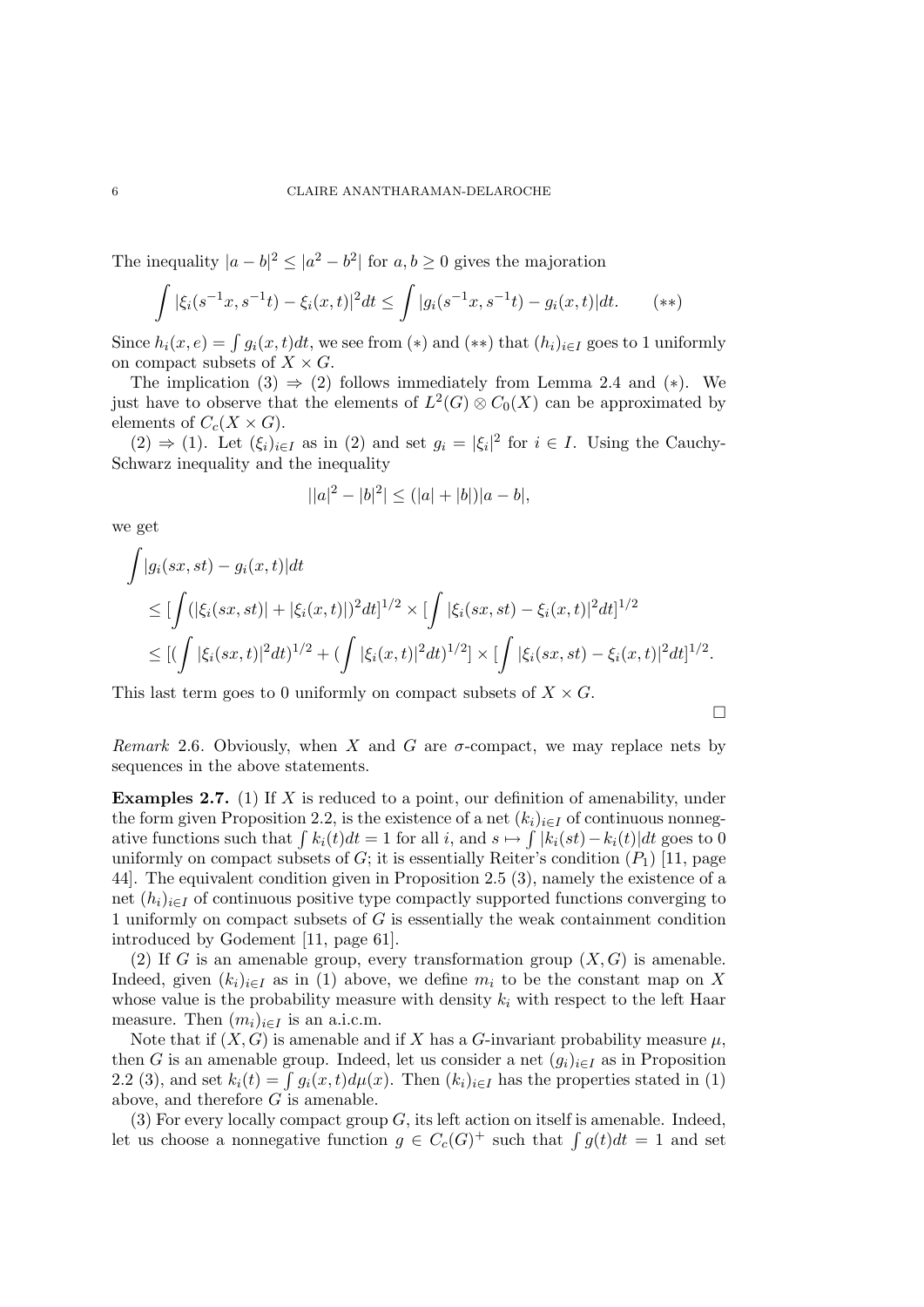$m^x(f) = \int f(t)g(x^{-1}t)dt$  for every  $x \in G$  and every  $f \in C_c(G)$ . Then  $x \mapsto m^x$  is continuous from G into  $\text{Prob}(G)$  and  $m^{sx} = sm^x$  for every  $(x, s) \in G \times G$ .

Such an action, having a continuous invariant system of probability measures, is called proper. This is equivalent to the usual properness of the map  $(x, t) \mapsto (x, tx)$ from  $X \times G$  into  $X \times X$  (see [4, Cor. 2.1.17]).

(4) Let  $\mathbb{F}_2$  be the free group with two generators a and b. The boundary  $\partial \mathbb{F}_2$ is the set of all infinite reduced words  $\omega = a_1 a_2 \dots a_n \dots$  in the alphabet  $S =$  ${a, a<sup>-1</sup>, b, b<sup>-1</sup>}$ . There is a natural topology on  $\partial \mathbb{F}_2$  for which  $\partial \mathbb{F}_2$  is the Cantor discontinuum, and  $\mathbb{F}_2$  acts continuously to the left by concatenation. The transformation group  $(\partial \mathbb{F}_2, \mathbb{F}_2)$  is amenable. Indeed, for  $n \geq 1$  and  $\omega = a_1 a_2 \dots a_n \dots$ , define

$$
m_n^{\omega}(\{t\}) = \frac{1}{n} \quad \text{if} \quad t = a_1 \dots a_k, \quad k \le \frac{1}{n},
$$
  
= 0 otherwise.

Then  $(m_n)_{n\geq 1}$  is an a.i.c.m.

More generally, every hyperbolic group Γ acts amenably on its Gromov boundary ∂Γ. This was first proved by Adams [1], by showing that for every quasi-invariant measure  $\mu$  on  $\partial \Gamma$ , the measured transformation group  $(\partial \Gamma, \Gamma, \mu)$  is amenable in the sense of Zimmer. This is equivalent to the (topological) amenability of  $(\partial \Gamma, \Gamma)$ defined in these notes (see [4, Th. 3.3.7]). More recently, Germain has given a direct proof by constructing explicitly an approximate invariant mean [4, Appendix B].

(5) Another convenient way to show that transformation groups are amenable is to use the invariance of this notion by Morita equivalence [4, Th. 2.2.17]. Let us consider for instance a locally compact group  $G$  and two closed subgroups  $H$  and K. Then the left H-action on  $G/K$  and the right K-action on  $H \setminus G$  are Morita equivalent. If K is an amenable group, it follows that  $(G/K, H)$  is an amenable transformation group.

#### 3. Amenability at infinity

**Definition 3.1.** We say that a locally compact group  $G$  is amenable at infinity if it admits an amenable action on a compact space X.

Examples 3.2. (1) An amenable locally compact group is amenable at infinity: one can take X reduced to a point.

(2) A discrete group G which is hyperbolic in the sense of Gromov is amenable at infinity since its action on its Gromov boundary is amenable.

(3) Every closed subgroup  $H$  of a connected Lie group  $G$  is amenable at infinity. Indeed, G possesses a closed amenable subgroup K such that  $G/K$  is compact. Then  $(G/K, H)$  is an amenable transformation group.

(4) If G is amenable at infinity, so are its closed subgroups.

## Proposition 3.3. Every almost connected group is amenable at infinity.

*Proof.* Assume first that  $G$  is a connected locally compact group. Then  $G$  has a compact normal subgroup K such that  $G/K$  is a real Lie group [24]. By Example 3.2 (3), the group  $G/K$  acts amenably on a compact space X. Since the map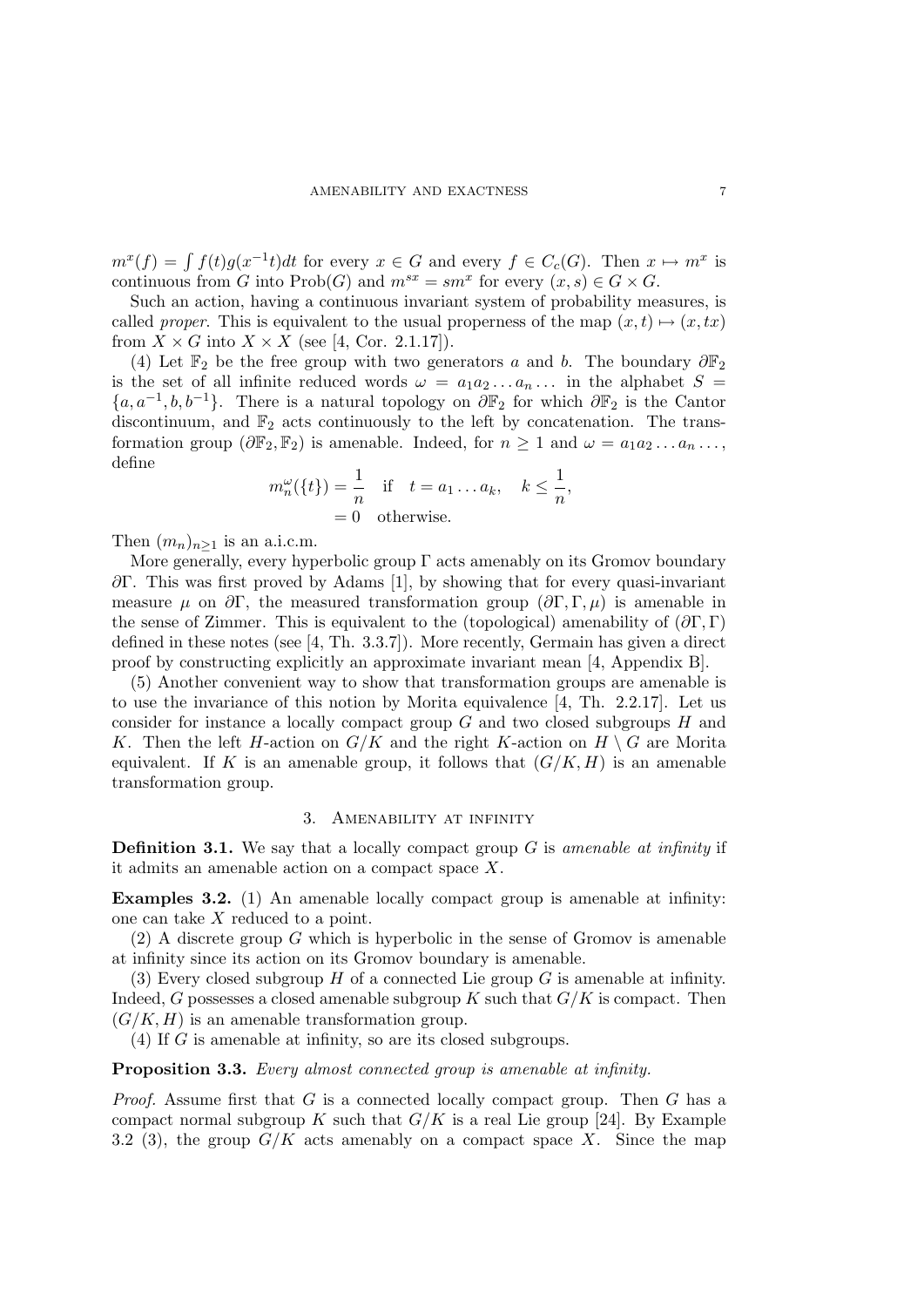$G \to G/K$  is proper, for every positive type function  $h \in C_c(X \times G/K)$ , the function  $(x, s) \mapsto h(x, sK)$  has a compact support, and it is of course of positive type. Then, using the characterization 2.5 (3) of amenable actions, we immediately see that the natural  $G$ -action on  $X$  is amenable.

Assume now that G is almost connected, which means that the quotient group  $G/G_0$  of G by the connected component of the identity is compact. Let X be a compact amenable  $G_0$ -space. Induction from  $G_0$  to G provides the compact  $G$ space  $Y = (G \times X)/G_0$ . Invariance of amenability by Morita equivalence shows that this G-space Y is amenable (see [4, Prop. 5.2.5]).

Let us denote by  $C_b^u(G)$  the algebra of bounded left uniformly continuous functions on G, that is such that  $||tf - f||_{\infty}$  goes to 0 when t goes to the unit element e of G. Let  $\beta^u G$  be the spectrum of this algebra. The left action of G onto G by translation extends uniquely to a left action on  $\beta^u G$ . Note that when G is discrete,  $\beta^u G$  is the Stone-Čech compactification  $\beta G$  of G.

Proposition 3.4. Let G be a locally compact group. The following conditions are equivalent:

- (1) G is amenable at infinity.
- (2) The action of G on  $\beta^u G$  is amenable.

*Proof.* Of course we have  $(2) \Rightarrow (1)$ . Now, assume that there exists an amenable transformation group  $(X, G)$  with X compact. Choosing  $x_0 \in X$ , the map  $s \mapsto sx_0$ from G to X extends to a continuous map  $p: \beta^u G \to X$ , by the universal property of the compactification  $\beta^u G$ . Since p is G-equivariant, given an a.i.c.m.  $(m_i)_{i \in I}$  for  $(X, G)$ , the net of maps  $y \mapsto m_i^{p(y)}$  $i^{p(y)}$  defines an a.i.c.m. for  $(\beta^u G, G)$ .

 $\Box$ 

Let us denote by  $\theta$  the homeomorphism of  $G \times G$  such that  $\theta(s,t) = (s^{-1}, s^{-1}t)$ . Let  $C_{b,\theta}(G\times G)$  be the algebra of bounded continuous fonctions f on  $G\times G$  such that  $f \circ \theta$  is the restriction of a continuous function on  $\beta^u G \times G$ . Note that when G is discrete,  $C_{b,\theta}(G \times G)$  is the algebra of bounded functions on  $G \times G$ .

A set T such that  $\{s^{-1}t : (s,t) \in T\}$  is relatively compact will be called a tube.

An easy reformulation of Propositions 2.2 and 2.5 give a characterization of amenability at infinity of  $G$  which only invokes  $G$ . Recall that a *positive type kernel* on  $G \times G$  is a function h defined on  $G \times G$  such that, for every positive integer n and every  $t_1, \ldots t_n \in G$ , the matrix  $[h(t_i, t_j)]$  is positive.

Proposition 3.5. Let G be a locally compact group. The following conditions are equivalent:

- (1) G is amenable at infinity.
- (2) There exists a net  $(g_i)$  of nonnegative functions in  $C_{b,\theta}(G\times G)$  with support in a tube such that
	- (a) for each i and each s,  $\int_G g_i(s,t)dt = 1;$
	- (b)  $\lim_i \int_G |g_i(s, u) g_i(t, u)| du = 0$ , uniformly on tubes.
- (3) There exists a net  $(\xi_i)$  of functions in  $C_{b,\theta}(G\times G)$  with support in a tube such that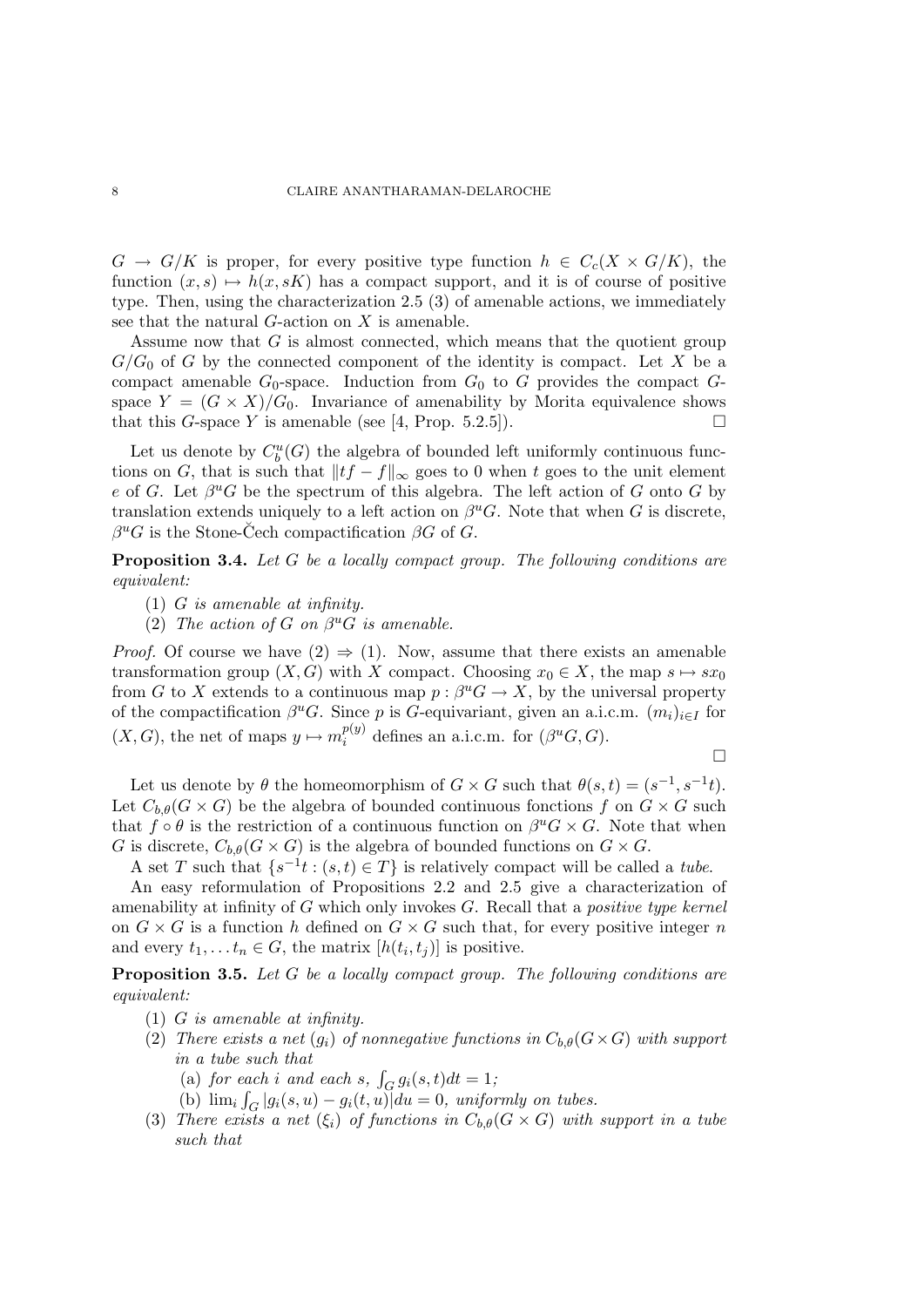- (a) for each i and each s,  $\int_{G} |\xi_i(s,t)|^2 dt = 1$ ;
- (b)  $\lim_i \int_G |\xi_i(s, u) \xi_i(t, u)|^2 du = 0$ , uniformly on tubes.
- (4) There exists a sequence  $(h_i)$  of positive type kernels in  $C_{b,\theta}(G \times G)$  with support in a tube such that  $\lim_i h_i = 1$ , uniformly on tubes.

Proof. To go from Propositions 2.2 and 2.5 to the above statement and conversely, we just need a simple change of variables. Assume for instance the existence of a net  $(h_i)$  as in (4) above. For  $(s,t) \in G \times G$ , we set  $k_i(s,t) = h_i(s^{-1}, s^{-1}t)$ , and we still denote by  $k_i$  its extension to  $\beta^u G \times G$ . In this way we get a continuous function with compact support on  $\beta^u G \times G$ . For  $x \in G$ ,  $t_1, \ldots, t_l \in G$ , we have

$$
k_i(t_i^{-1}x, t_i^{-1}t_j) = h_i(x^{-1}t_i, x^{-1}t_j).
$$

It follows that  $(k_i)$  is a net of continuous positive type functions on  $\beta^u G \times G$  with compact support. Morever for every compact subset  $K \subset G$  we have

$$
\sup_{(x,t)\in\beta^u G\times K} |k_i(x,t) - 1| = \sup_{(x,t)\in G\times K} |k_i(x,t) - 1|
$$
  
= 
$$
\sup_{(x,t)\in G\times K} |h_i(x^{-1}, x^{-1}t) - 1|
$$
  
= 
$$
\sup\{|h_i(s,t) - 1| : (s,t) \in G\times G, s^{-1}t \in K\}.
$$

Therefore  $(h_i)$  goes to one uniformly on compact subsets of  $\beta^u G \times G$ , and (4) implies (1). The converse is even easier and the other assertions are proved in the same way.  $\Box$ 

Let us end this Section by a proof of the known fact (see [34]) that every countable group which is amenable at infinity is uniformly embeddable into a Hilbert space.

**Definition 3.6.** Let G be a locally compact space. We say that G is uniformly embeddable into a Hilbert space if there exist a Hilbert space H and a map  $f: G \to H$ satisfying the following two conditions:

(a) for every compact subset K of G there exists  $R > 0$  such that

$$
s^{-1}t \in K \Rightarrow ||f(s) - f(t)|| \le R;
$$

(b) for every  $R > 0$  there exists a compact subset K of G such that

$$
||f(s) - f(t)|| \le R \Rightarrow s^{-1}t \in K.
$$

When G is a discrete group with a left-invariant metric d such that  $(G, d)$  has bounded geometry, this is the usual notion of uniform embedding into a Hilbert space.

**Proposition 3.7.** Every  $\sigma$ -compact locally compact group G which is amenable at infinity is uniformly embeddable into a Hilbert space.

*Proof.* Let  $(K_n)$  be a sequence of compact subsets of G with  $\bigcup$  $n\geq 1$  $K_n = G$  and  $K_n$ 

contained into the interior of  $K_{n+1}$  for every n.

Consider a sequence  $(\xi_n)$  of functions on  $G \times G$ , with support in tubes such that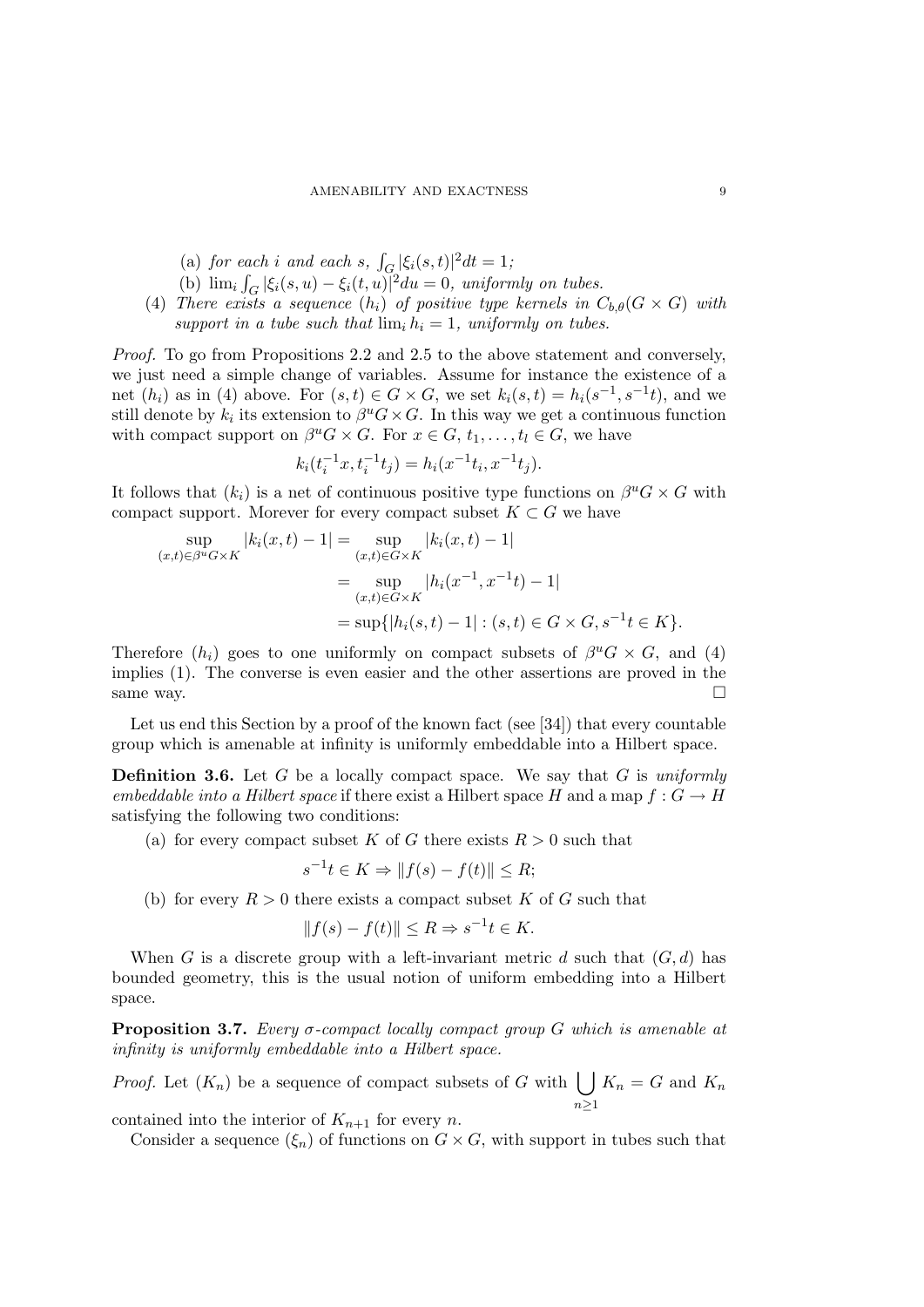(i) 
$$
\forall n \ge 1, \forall s \in G, \int_G |\xi_n(s, u)|^2 du = 1
$$
,  
\n(ii)  $\forall n \ge 1$ ,  $\sup\{\int_G |\xi_n(s, u) - \xi_n(t, u)|^2 du : (s, t) \in G \times G, s^{-1}t \in K_n\} \le \frac{1}{n^2}$ .  
\nFor  $s \in G$ ,  $\xi_n^s$  will denote the element  $t \mapsto \xi_n(s, t)$  of  $l^2(G)$ . Let us take  $H = L^2(G) \otimes l^2(\mathbb{N}^*)$  and consider the map

$$
s \mapsto f(s) = \bigoplus_{n \ge 1} (\xi_n^s - \xi_n^e)
$$

from  $G$  into  $H$ . Then we have

$$
||f(s) - f(t)||^2 = \sum_{k} ||\xi_k^s - \xi_k^t||_2^2
$$

and if  $s^{-1}t \in K_n$ , we have

$$
||f(s) - f(t)||^2 \le 4n + \sum_{k > n} \frac{1}{k^2}.
$$

Therefore, condition (a) of Definition 3.6 is satisfied.

Now, let  $\psi(n)$  be an integer such that for  $1 \leq p \leq n$ ,

$$
\operatorname{Supp} \xi_p \subset \{ (s, t) : s^{-1}t \in K_{\psi}(n) \}.
$$

In particular, if  $s^{-1}t \notin K_{\psi(n)}K_{\psi(n)}^{-1}$  we have

$$
Supp \, \xi_p^s \cap \operatorname{Supp} \xi_p^t = \emptyset \quad \text{for} \quad 1 \le p \le n,
$$

and thus  $\|\xi_p^s - \xi_p^t\|_2^2 = 2$ . It follows that if  $||f(s) - f(t)||$  < √  $\overline{2n}$ , we have  $s^{-1}t \in$  $K_{\psi(n)}K_{\psi(n)}^{-1}$ .

Remarks 3.8. (1) In a recent paper [12], Gromov has announced the existence of finitely generated discrete groups which are not uniformly embeddable into Hilbert spaces.

(2) Let G be a countable discrete group. It can be shown (see [34], [13, Th. 4.1], [32, Prop. 8.6]) that G is uniformly embeddable in a Hilbert space if and only if there exists a sequence  $(h_n)$  of bounded positive type kernels on  $G \times G$  such that

- (a)  $\lim_{n} h_n = 1$  uniformly on tubes;
- (b) for every n and every  $\varepsilon > 0$  there exists a finite subset K of G such that  $|h_n(s,t)| \leq \varepsilon$  if  $s^{-1}t \notin K$ .

(compare with Proposition 3.5. (4)). It is unknown whether amenability at infinity is equivalent to uniform embeddability into Hilbert spaces.

Recall that the Strong Novikov Conjecture with coefficients holds for every finitely generated group which admits a uniform embedding into a Hilbert space ([34], [16], [32]).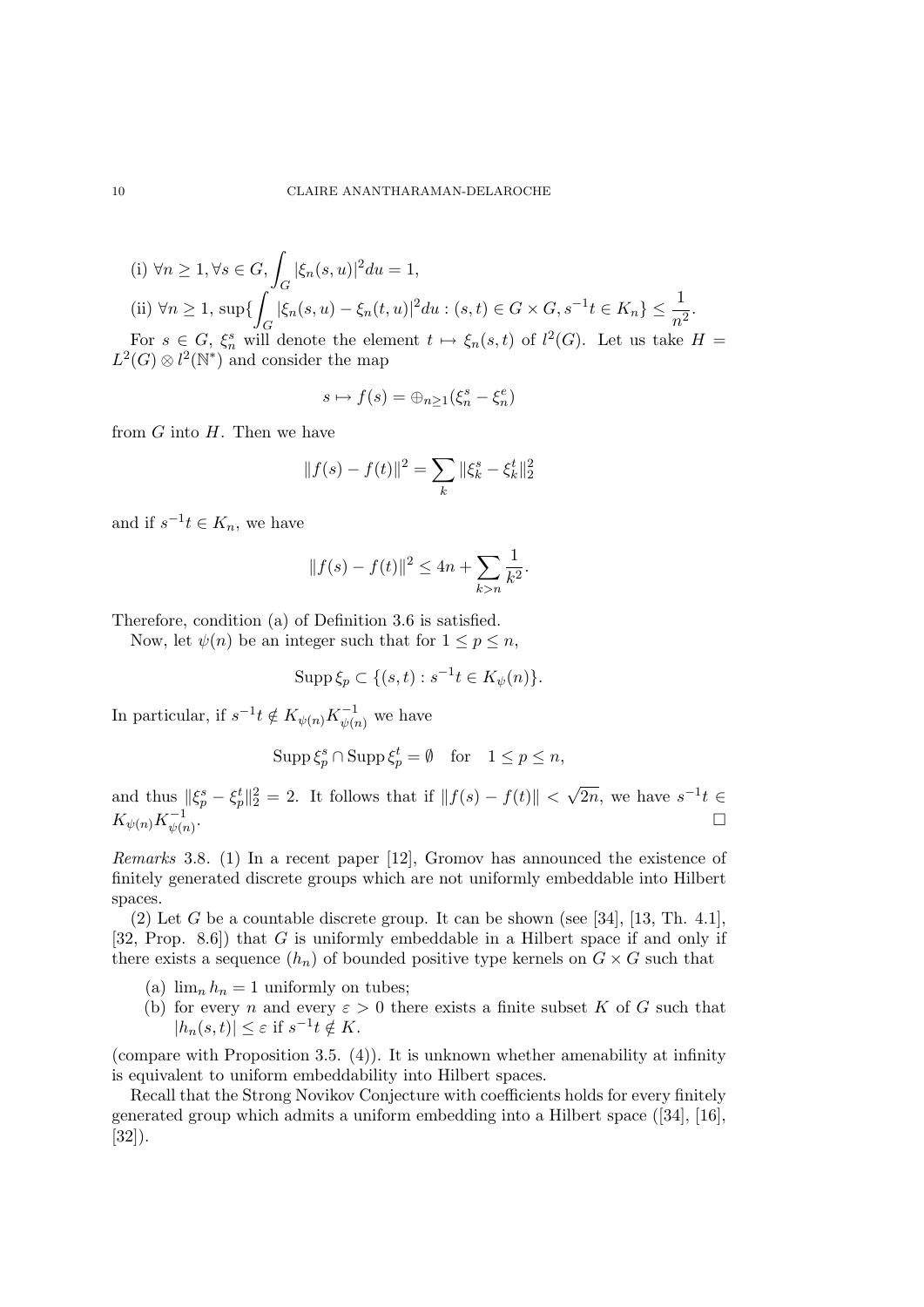# 4. The property (W)

**Definition 4.1.** Let  $(X, G)$  be a transformation group. The product group  $G \times G$ acts on the product space  $X \times X$  by

$$
(s,t).(x,y)=(sx,ty).
$$

A positive type function h on  $X \times X \times G \times G$  (with respect to the  $G \times G$ -space  $X \times X$ ) is a positive type function in the sense of Definition 2.3, with respect to the  $G \times G$ -action on  $X \times X$ . In other words, for every  $(x, y) \in X \times X$  and for every  $(s_1, t_1), \ldots, (s_n, t_n) \in G \times G$ , the matrix  $[h(s_i^{-1}x, t_i^{-1}y, s_i^{-1}s_j, t_i^{-1}t_j)]$  is positive.

Let us denote by  $X \rtimes G$  the *semi-direct product groupoid* defined by  $(X, G)$ : the range map is the first projection  $X \times G \to X$ , the source map is  $(x,t) \mapsto t^{-1}x$ , and the product is defined by  $(x,t)(t^{-1}x,s) = (x, ts)$ . If we view h as a function on  $(X \times G) \times (X \times G)$ , then it is of positive type as a function defined on the groupoid product of  $X \rtimes G$  by itself (see [4, page 44]). When X is reduced to a point, we warn the reader that we consider here positive functions on the group product  $G \times G$ , and not positive type kernels in the sense of the previous section.

**Definition 4.2.** We say that a closed subset A of  $(X \times G) \times (X \times G)$  is proper with respect to projections or  $\pi$ -proper if for every compact subset K of  $X \times G$ , the sets  $[K \times (X \times G)] \cap A$  and  $[(X \times G) \times K] \cap A$  are compact.

We say that a continuous function h on  $(X \times G) \times (X \times G)$  is properly supported if its support is  $\pi$ -proper.

**Definition 4.3.** We say that a transformation group  $(X, G)$  has property (W) if for every compact subset K of  $X \times G$  and for every  $\varepsilon > 0$  there exists a continuous bounded positive type, properly supported, function h on  $(X \times G) \times (X \times G)$  such that  $|h(x, t, x, t) - 1| \leq \varepsilon$  for all  $(x, t) \in K$ .

**Examples 4.4.** (1) Every amenable transformation group  $(X, G)$  has property (W). Indeed, given  $\varepsilon > 0$  and a compact subset K of  $X \times G$ , let h be a positive type function in  $C_c(X \times G)$  such that  $|h(x,t)-1| \leq \varepsilon$  for all  $(x,t) \in K$ . Then  $(x, s, y, t) \mapsto$  $h(x, s)h(y, t)$  is continuous of positive type and compactly supported on  $(X \times G)$  $(X \times G)$ , and  $|h(x,t)^2 - 1| \leq (2 + \varepsilon)\varepsilon$  for  $(x,t) \in K$ .

(2) Every discrete group has property (W), since the characteristic function of the diagonal  $\Delta_G$  of  $G \times G$  is a properly supported positive type function on the product group  $G \times G$ .

(3) If G is a locally compact group with the property  $(W)$ , let us show that every transformation group  $(X, G)$  has property (W). Given a compact subset  $K_1 \times K_2$ of  $X \times G$ , and  $\varepsilon > 0$ , let h be a bounded continuous positive type function on the product group  $G \times G$ , properly supported, such that  $|h(t, t) - 1| \leq \varepsilon$  for all  $t \in K_2$ . Let  $\varphi \in C_c(X)$  with values in [0, 1], such that  $\varphi(x) = 1$  for all  $x \in K_1$ . Then  $(x, s, y, t) \mapsto q(x, s, y, t) = \varphi(x)\varphi(y)h(s, t)$  is a bounded continuous, properly supported, positive type function such that  $|g(x, t, x, t)-1| \leq \varepsilon$  for  $(x, t) \in K_1 \times K_2$ .

In particular, every discrete transformation group has property (W).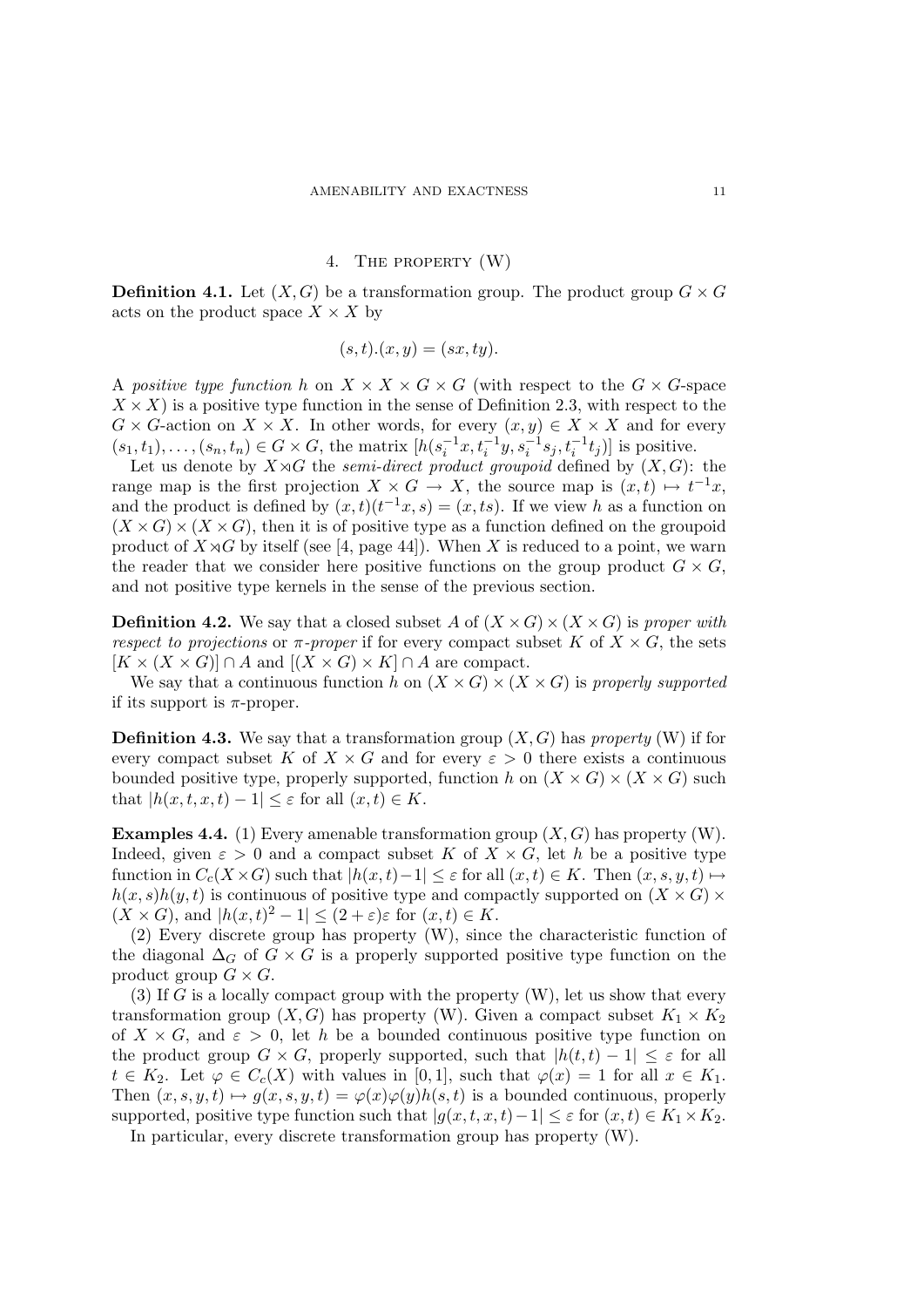**Definition 4.5.** Let us say that a locally compact group  $G$  is *inner amenable* if there exists a mean m on  $L^{\infty}(G)$  such that  $m(tft^{-1}) = m(f)$  for all  $f \in L^{\infty}(G)$  and  $t \in G$ .

This is for instance the definition given by Paterson [27, p.85]. We warn the reader that this is not the usual definition of inner amenability, as introduced by Effros in [7]. Our notion of inner amenability was also considered by Kirchberg in [18], under the name of property (Z).

## **Proposition 4.6.** Every inner amenable locally compact group has property  $(W)$ .

*Proof.* Let us denote by  $\lambda$  and  $\rho$  the left and right regular representations of G respectively. By standard approximation arguments, the existence of a mean which is invariant by inner automorphisms implies the existence of a net  $(\xi_i)$  in  $C_c(G)$  such that  $\|\xi_i\|_2 = 1$  and  $\langle \xi_i, \lambda_t \rho_t \xi_i \rangle$  goes to one uniformly on compact subsets of G. Let us define  $h_i$  on  $G \times G$  by

$$
h_i(s,t) = \langle \xi_i, \lambda_s \rho_t \xi_i \rangle.
$$

Then  $(h_i)$  is a net of properly supported, bounded, continuous, positive type functions, going to one uniformly on compact subsets of the diagonal.

#### 5. Amenability and crossed products

Let us recall first a few facts on crossed products. We refer to [28, Chap. 7] for more details.

**Definition 5.1.** Let G be a locally compact group. A  $G-C^*$ -algebra is a  $C^*$ -algebra A endowed with a continuous action  $\alpha$  of G. Specifically,  $\alpha$  is a homomorphism from G to the group Aut(A) of automorphisms of A, such that for  $a \in A$  the map  $s \mapsto \alpha_s(a)$  is norm continuous. We shall often write s.a for  $\alpha_s(a)$ .

A covariant representation of the G-C<sup>\*</sup>-algebra A is a pair  $(\pi, \sigma)$  where  $\pi$  and  $\sigma$ are representations of A and G respectively in a Hilbert space  $H$ , such that

$$
\sigma(s)\pi(a)\sigma(s)^{-1} = \pi(s.a)
$$

for every  $a \in A$ ,  $s \in G$ .

We denote by  $C_c(G, A)$  the space of continuous functions with compact support from G to A, equipped with the product

$$
f * g(s) = \int f(t)\alpha_t(g(t^{-1}s))dt
$$

and the involution

$$
f^*(s) = \frac{\alpha_s(f(s^{-1}))^*}{\Delta(s)}
$$

where  $\Delta$  is the modular function of G.

Given a covariant representation  $(\pi, \sigma)$ , we set, for  $f \in C_c(G, A)$ ,

$$
(\pi \times \sigma)(f) = \int \pi(f(t))\sigma(t)dt \in \mathcal{B}(H).
$$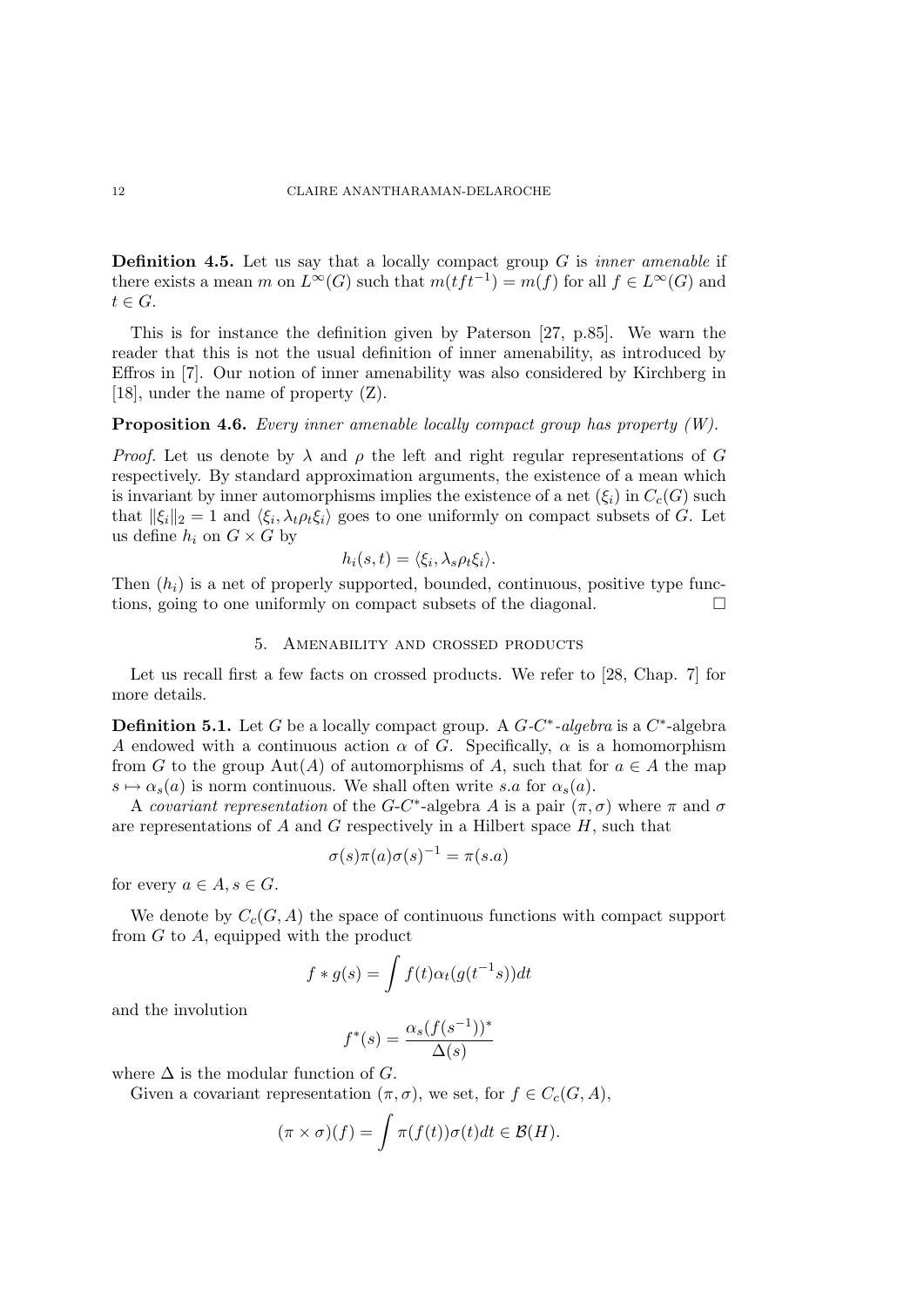Then  $\pi \times \sigma$  is a representation of the involutive algebra  $C_c(G, A)$ . The full crossed product  $C^*(G, A)$  is the completion of  $C_c(G, A)$  with respect to the norm

$$
||f|| = \sup_{(\pi,\sigma)} ||(\pi \times \sigma)(f)||
$$

where  $(\pi, \sigma)$  ranges over all covariant representations of A.

Note that  $\pi \times \sigma$  extends to a representation of  $C^*(G, A)$  and that every nondegenerate representation of  $C^*(G, A)$  arises in this way.

We now view the vector space  $C_c(G, A)$  as a right A-module in the obvious way and define on it the A-valued scalar product

$$
\langle f, g \rangle_A = \int f(t)^* g(t) dt.
$$

As we did previously for  $A = C_0(X)$ , we denote by  $L^2(G) \otimes A$  (or  $L^2(G, A)$ ) the Hilbert  $C^*$ -module over A obtained from  $C_c(G, A)$  by completion. The  $C^*$ -algebra of A-linear bounded operators on  $L^2(G) \otimes A$  admitting an adjoint will be denoted by  $\text{End}_A(L^2(G) \otimes A)$ . We define an involutive homomorphism

$$
\Lambda: C_c(G, A) \to \text{End}_A(L^2(G) \otimes A)
$$

by the formula

$$
\Lambda(f)\xi(s) = \int \alpha_{s^{-1}}(f(t))\xi(t^{-1}s)dt,
$$

and the reduced crossed product  $C_r^*(G, A)$  is the closure of  $\Lambda(C_c(G, A))$ .

Given a non-degenerate representation  $\pi$  :  $A \rightarrow \mathcal{B}(H)$ , the Hilbert space  $L^2(G) \otimes A \otimes_A H$  will be identified to  $L^2(G,H)$  by the map sending  $f \otimes \xi$  to  $t \mapsto \pi(f(t))\xi$ . Denote by  $\lambda$  the left regular representation of G into  $L^2(G)$  and by  $\tilde{\pi}$  the representation of A into  $L^2(G, H)$  such that

$$
\tilde{\pi}(a)\xi(t) = \pi(\alpha_{t^{-1}}(a))\xi(t), \quad \forall a \in A, \forall t \in G.
$$

Then  $(\tilde{\pi}, \lambda \otimes 1_H)$  is a covariant representation of the G-C<sup>\*</sup>-algebra A. We denote by  $\tilde{\pi} \times \lambda$  (instead of  $\tilde{\pi} \times (\lambda \otimes 1_H)$ ) the corresponding representation of  $C^*(G, A)$ , said to be *induced by*  $\pi$ . If  $\pi$  is a faithful representation, then  $b \mapsto \Lambda(b) \otimes_A 1_H$  is a faithful representation of  $C_r^*(G, A)$  which coincides with  $\tilde{\pi} \times \lambda$  on  $C_c(G, A)$ . It follows that  $C^*_r(G, A)$  is a quotient of  $C^*(G, A)$  and that every induced representation passes to the quotient.

Let us consider a transformation group  $(X, G)$ . The  $C^*$ -algebra  $C_0(X)$  of continuous functions on X vanishing at infinity is a  $G-C^*$ -algebra, with  $s.f(x) = f(s^{-1}x)$ for  $s \in G$ ,  $x \in X$ ,  $f \in C_0(X)$ . The corresponding crossed products will be denoted by  $C^*(X \rtimes G)$  and  $C^*_r(X \rtimes G)$  respectively. When X is reduced to a point, we get the full and reduced  $C^*$ -algebras of G, denoted by  $C^*(G)$  and  $C_r^*(G)$  respectively.

**Definition 5.2.** Let X be a locally compact space. A  $C_0(X)$ -algebra is a  $C^*$ -algebra A equipped with a morphism from  $C_0(X)$  into the center  $Z(M(A))$  of the multiplier algebra of A, such that  $\overline{C_0(X)A} = A$ .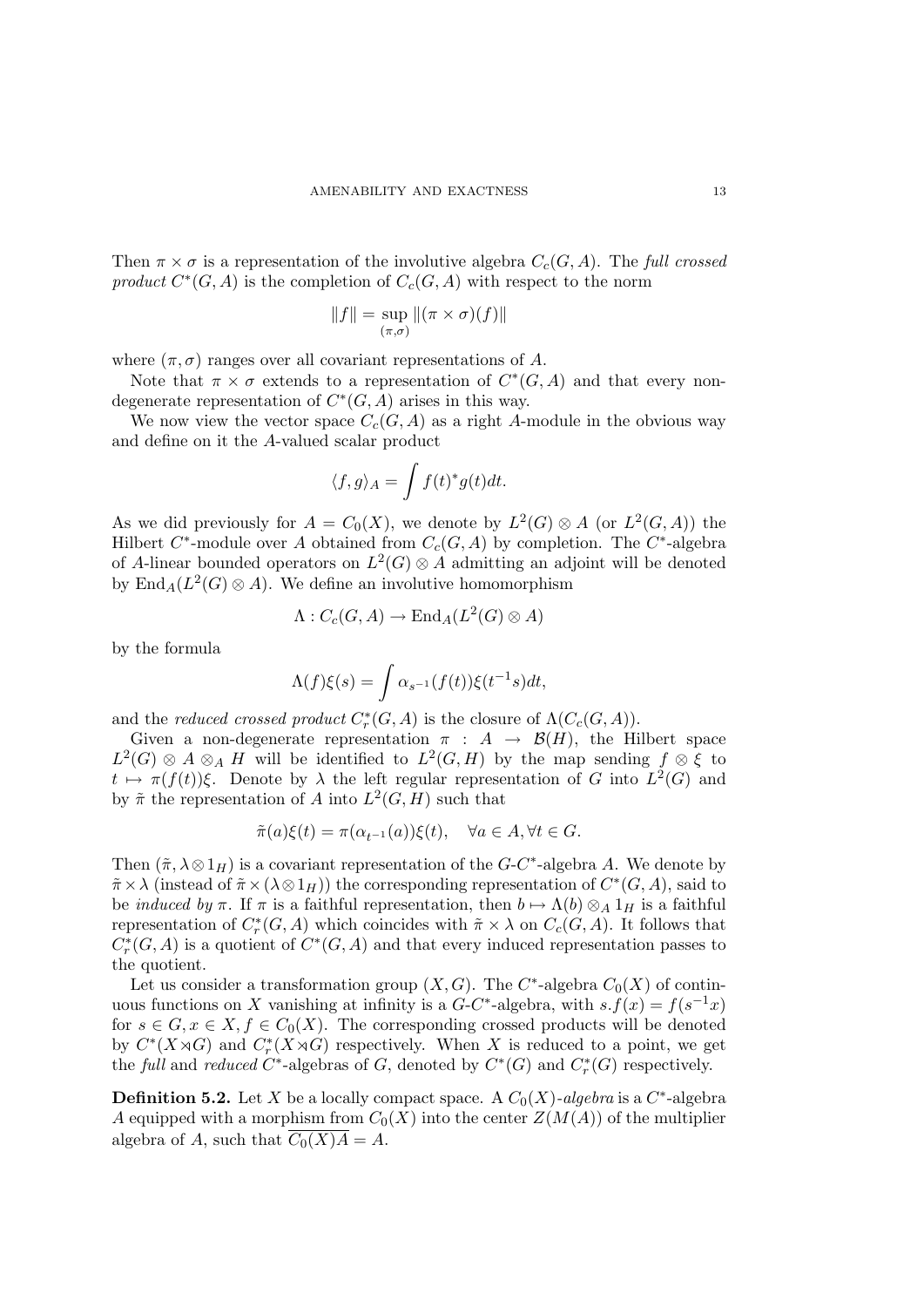Let  $(X, G)$  be a transformation group. A  $G-C_0(X)$ -algebra is a  $G-C^*$ -algebra A which is also a  $C_0(X)$ -algebra and satisfies the compatibility condition

$$
s.(fa) = (s.f)(s.a), \quad \forall f \in C_0(X), a \in A, s \in G.
$$

Given two  $C^*$ -algebras A and B, we denote by  $A \otimes B$  their minimal  $C^*$ -tensor product, and by  $A \otimes_{max} B$  their maximal  $C^*$ -tensor product.

**Theorem 5.3** ([2]). Let  $(X, G)$  be a transformation group, and consider the following conditions:

- (1)  $(X, G)$  is amenable.
- (2) For every  $G-C_0(X)$ -algebra  $A, C^*_r(G, A) = C^*(G, A)$ .
- (3) For every nuclear  $G-C_0(X)$ -algebra  $A, C^*_r(G, A)$  is nuclear.
- (4)  $C_r^*(X \rtimes G)$  is nuclear.

Then  $(1) \Rightarrow (2) \Rightarrow (3) \Rightarrow (4)$ .

*Proof.* (1)  $\Rightarrow$  (2). Let  $(\pi, \sigma)$  be a covariant representation of the G-C<sup>\*</sup>-algebra A in H. We show that  $\pi \times \sigma$  is weakly contained in the representation  $\tilde{\pi} \times \lambda$ . Let  $(\xi_i)$  be a net as in Proposition 2.5 (2). Given  $v \in H$ , we define, for  $t \in G$ ,

$$
\eta_i(t) = \sigma(t^{-1})\pi(\xi_i(t))v.
$$

Here  $\xi_i(t) \in C_c(X)$  is viewed as an element of  $Z(M(A))$ , and  $\pi$  is extended to  $M(A)$ . For  $f \in C_c(X \times G)$ , a straightforward computation gives

$$
\langle \eta_i, (\tilde{\pi} \times \lambda)(f) \eta_i \rangle = \int \langle \eta_i(s), \pi(\alpha_{s^{-1}}(f(t)) \eta_i(t^{-1}s) \rangle ds dt
$$

$$
= \int \langle \pi(h_i(t))v, \pi(f(t))\sigma(t)v \rangle dt
$$

where  $h_i(x,t) = \int \xi_i(x,s)\xi_i(t^{-1}x, t^{-1}s)ds$ . Since  $(h_i)$  goes to 1 uniformly on compact subsets of  $X \times G$ , we have

$$
\lim_{i} \langle \eta_i, (\tilde{\pi} \times \lambda)(f) \eta_i \rangle = \langle v, (\pi \times \sigma)(f) \nu \rangle.
$$

Therefore  $\pi \times \sigma$  is weakly contained in  $\tilde{\pi} \times \lambda$ , and (2) is proved.

(2)  $\Rightarrow$  (3). Let B be a C<sup>\*</sup>-algebra. Since  $A \otimes B$  is a G-C<sub>0</sub>(X)-algebra in an obvious way, we have

$$
C_r^*(G, A) \otimes B = C_r^*(G, A \otimes B) = C^*(G, A \otimes B)
$$

by (2). Moreover  $A \otimes B = A \otimes_{max} B$  because A is nuclear. It follows that

$$
C_r^*(G, A) \otimes B = C^*(G, A \otimes_{max} B) = C^*(G, A) \otimes_{max} B
$$
  
=  $C_r^*(G, A) \otimes_{max} B$ ,

and therefore  $C_r^*(G, A)$  is nuclear.

 $(3) \Rightarrow (4)$  is obvious.

**Lemma 5.4.** Let  $f$  be a bounded, continuous, properly supported, positive type function on  $(X \times G) \times (X \times G)$ . For  $(x, s) \in X \times G$ , let us denote by  $\tilde{f}_{(x, s)}$  the continuous function with compact support  $(y, t) \mapsto (1/\sqrt{\Delta(t)}) f(x, s, y, t)$  defined on  $X \times G$ .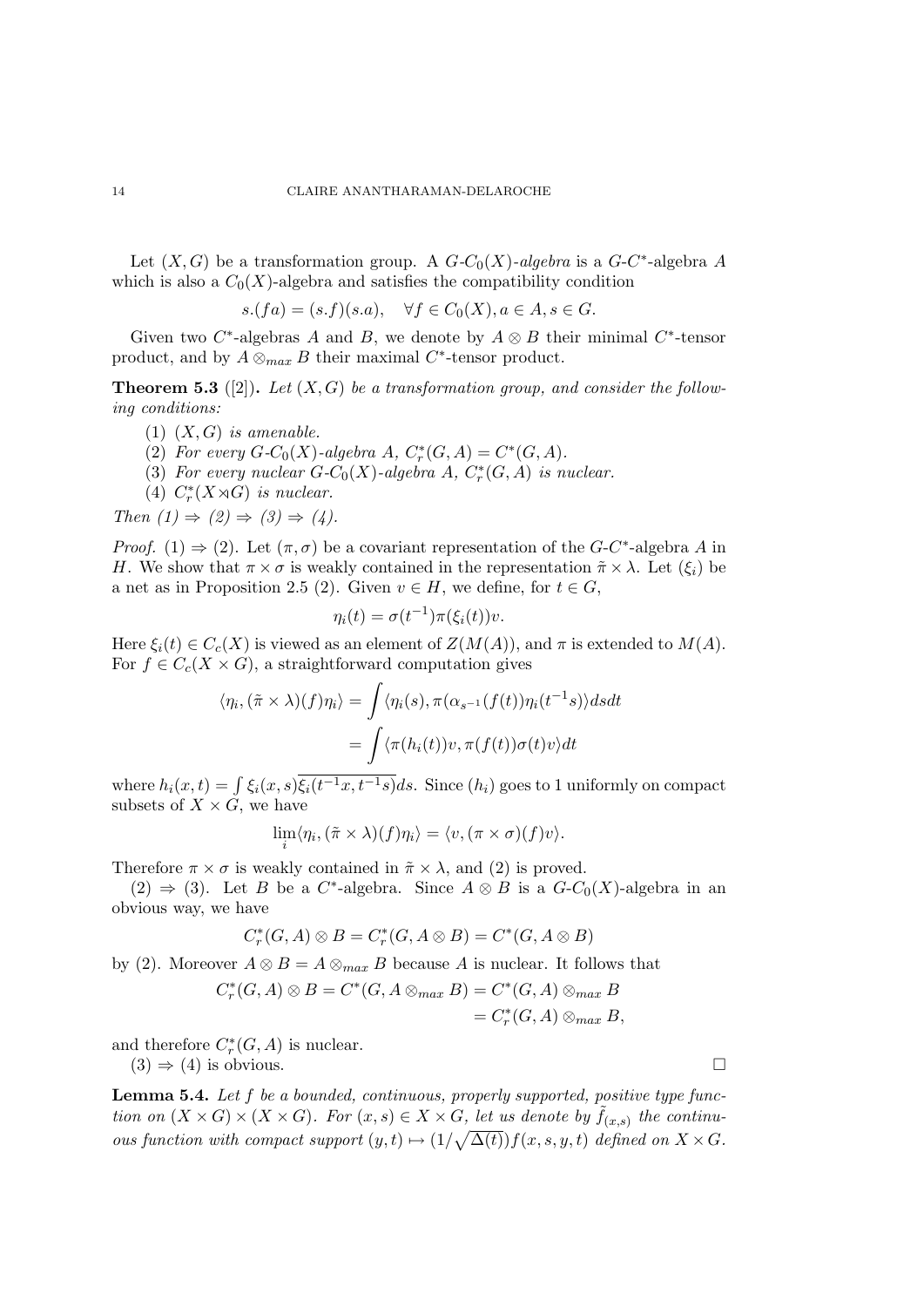Then  $(x, s) \mapsto \Lambda(\tilde{f}_{(x, s)})$  is a positive type function (in the sense of Definition 2.3) with values in  $C_r^*(X \rtimes G)$ .

*Proof.* Let  $x \in X$  and  $s_1, \ldots, s_n \in G$  be given. Let us consider elements  $\xi_1, \ldots, \xi_n \in G$  $L^2(G) \otimes C_0(X)$ . An easy computation shows that

$$
\begin{split} \sum_{i,j=1}^n & \langle \xi_i, \Lambda(\tilde{f}_{(s_i^{-1}x,s_i^{-1}s_j)})\xi_j\rangle(y) \\ & = \int \sum_{i,j=1}^n \overline{\xi_i(y,t)} f(s_i^{-1}x,s_i^{-1}s_j,ty,tu^{-1}) \xi_j(y,u) \frac{dtdu}{\sqrt{\Delta(tu)}}. \end{split}
$$

Then, approximating the measure  $\sqrt{\Delta(t)}dt$  by positive measures with finite support, a classical argument shows that the above expression is positive.

**Definition 5.5.** Let  $(X, G)$  be a transformation group, B a  $C^*$ -algebra and  $\Phi$ :  $C_r^*(X \rtimes G) \to B$  a completely positive map. We say that  $\Phi$  has a *compact support* if there exists a compact subset K of  $X\times G$  such that  $\Phi(f)=0$  for every  $f\in C_c(X\times G)$ such that Supp  $f \cap K = \emptyset$ .

**Lemma 5.6.** Let  $\Phi: C_r^*(X \rtimes G) \to M_n(\mathbb{C})$  be a completely positive map. Then for every  $\varepsilon > 0$  and every finite subset F of  $C_r^*(X \rtimes G)$  there exists a completely positive  $map \Psi : C_r^*(X \rtimes G) \to M_n(\mathbb{C}),$  with compact support such that

$$
\|\Psi(a) - \Phi(a)\| \le \varepsilon \quad \text{for} \quad a \in F.
$$

*Proof.* Since  $\Phi$  is completely positive, by the Stinespring dilatation theorem, there exists a representation  $\rho$  of  $C_r^*(X \rtimes G)$  into  $H_\rho$  and vectors  $e_1, \ldots, e_n \in H_\rho$  such that for  $a \in C_r^*(X \rtimes G)$ ,

$$
\Phi(a) = [\langle e_i, \rho(a)e_j \rangle] \in M_n(\mathbb{C}).
$$

Let us choose a faithful representation  $\pi$  of  $C_0(X)$  in a Hilbert space H. Since  $\tilde{\pi} \times \lambda$ is a faithful representation of  $C_r^*(X \rtimes G)$  into  $L^2(G, H)$ , given  $\eta > 0$  there exists a multiple  $(\tilde{\pi} \times \lambda) \otimes 1_K$  of this representation (that is  $\widetilde{\pi_K} \times \lambda_K$ , where  $\pi_K = \pi \otimes 1_K$ and  $\lambda_K = \lambda \otimes 1_{H \otimes K}$ , and vectors  $\xi_1, \ldots, \xi_n$  in  $L^2(G, H \otimes K)$  such that

$$
|\langle e_i, \rho(a)e_j \rangle - \langle \xi_i, (\widetilde{\pi_K} \times \lambda_K)(a)\xi_j \rangle| < \eta
$$

for  $a \in F$  and  $i, j \in \{1, ..., n\}$ . Moreover the  $\xi_i$ 's may be chosen with compact support. Since for  $f \in C_c(X \times G)$ , we have

$$
\langle \xi_i, (\widetilde{\pi_K} \times \lambda_K)(f)\xi_j \rangle = \int \langle \xi_i(s), \pi_K(\alpha_{s^{-1}}(f(t))\xi_j(t^{-1}s) \rangle ds dt,
$$

we see that the completely positive map

$$
a \mapsto \Psi(a) := [\langle \xi_i, (\widetilde{\pi_K} \times \lambda_K)(a) \xi_j \rangle]
$$

has a compact support, and satisfies  $\|\Psi(a) - \Phi(a)\| \leq \varepsilon$  for  $a \in F$ , provided  $\eta$  is small enough.  $\Box$ 

 $\Box$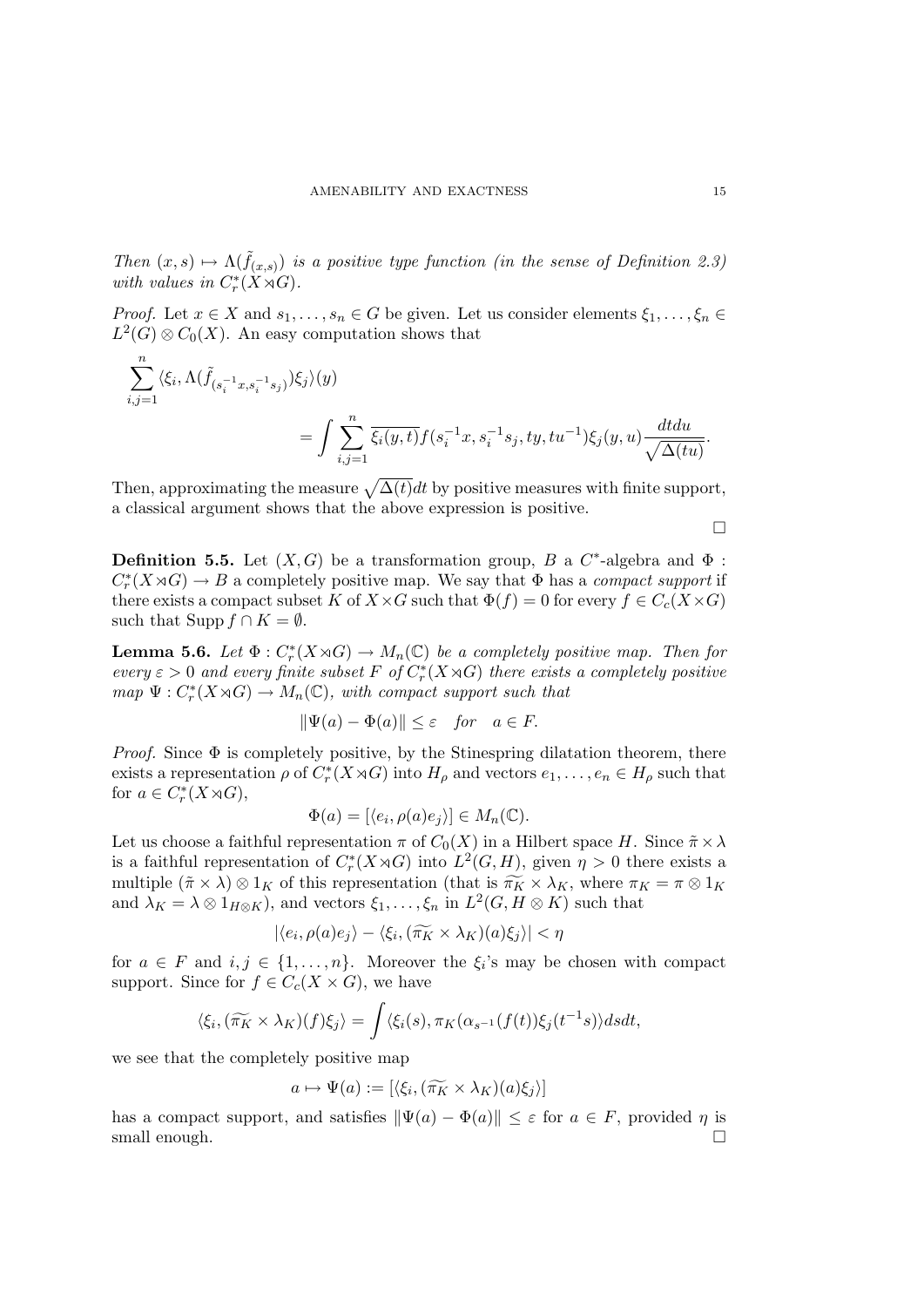Corollary 5.7. Let  $\Phi$  be a nuclear completely positive type map from  $C_r^*(X \rtimes G)$ into a  $C^*$ -algebra A. Then for every  $\varepsilon > 0$  and every finite subset F of  $C^*_r(X \rtimes G)$ there exists a completely positive map  $\Psi : C_r^*(X \rtimes G) \to A$ , with compact support such that

$$
\|\Psi(a) - \Phi(a)\| \le \varepsilon \quad \text{for} \quad a \in F.
$$

*Proof.* This follows immediately from Lemma 5.6 and from the fact that  $\Phi = \lim_i \Phi_i$ in the topology of norm pointwise convergence, each  $\Phi_i$  admitting a factorization  $\Phi_i = Q_i \circ P_i$ , where  $P_i : C_r^*(X \rtimes G) \to M_{n_i}(\mathbb{C})$  and  $Q_i : M_{n_i}(\mathbb{C}) \to A$  are completely positive maps.

**Theorem 5.8.** Let  $(X, G)$  be a transformation group. The following conditions are equivalent :

- (1)  $(X, G)$  is amenable.
- (2)  $C_r^*(X \rtimes G)$  is nuclear and  $(X, G)$  has property  $(W)$ .

*Proof.* (1)  $\Rightarrow$  (2) follows from the previous theorem, and from Example 4.4 (1).

 $(2) \Rightarrow (1)$ . Let  $\varepsilon > 0$  and a compact subset  $K \times F$  of  $X \times G$  be given. We want to show the existence of a continuous positive type function  $h \in C_c(X \times G)$  such that

$$
\forall (x,t)\in K\times F, \quad |h(x,t)-1|\leq \varepsilon.
$$

We first choose a bounded, continuous positive type function f on  $(X \times G)$  $(X \times G)$ , properly supported, such that

$$
\forall (x, s) \in K \times F, \quad |f(x, s, x, s) - 1| \le \varepsilon/3.
$$

Given  $\xi \in L^2(G) \otimes C_0(X)$  and  $s \in G$ , let us denote by  $R_s \xi$  the element  $(x, t) \mapsto$  $\xi(s^{-1}x, ts)\sqrt{\Delta(s)}$ . Remark that  $R_s$  does not belong to  $\text{End}_{C_0(X)}(L^2(G) \otimes C_0(X))$ and that

$$
\langle R_s \xi, \eta \rangle (x) = \langle \xi, R_{s^{-1}} \eta \rangle (s^{-1} x)
$$

for  $\xi, \eta \in L^2(G) \otimes C_0(X)$ .

Let  $\Phi: C_r^*(X \rtimes G) \to C_r^*(X \rtimes G)$  be a completely positive contraction with compact support and let  $\xi \in L^2(G) \otimes C_0(X)$ . We define h on  $X \times G$  by

$$
h(x,s) = \langle R_{s^{-1}}\xi, \Phi(\tilde{f}_{(x,s)})\xi \rangle (s^{-1}x).
$$

Let us observe that  $h$  is a continuous positive type function with compact support. First, since  $(x, s) \mapsto \tilde{f}(x, s)$  is a continuous function from  $X \times G$  into  $C_r^*(X \rtimes G)$ , we see that  $h$  is continuous. Moreover, using the facts that  $f$  is properly supported and that  $\Phi$  has a compact support, we get that h is compactly supported. Finally, a straightforward computation gives

$$
h(s^{-1}x, s^{-1}t) = \langle R_s \xi, \Phi(\tilde{f}_{(s^{-1}x, s^{-1}t)}) R_t \xi \rangle(x),
$$

the crucial point being that  $\Phi(\tilde{f}_{(s^{-1}x,s^{-1}t)}) \in C_r^*(X \rtimes G)$  commutes with  $R_t$ . Since  $(x,t) \mapsto \Phi(\tilde{f}_{(x,t)})$  is completely positive, we see that h is of positive type.

Let us explain now how we choose  $\xi$  and  $\Phi$ . Let us take a compact neighbourhood V of  $e$  in  $G$ , small enough such that

 $|f(x, s, vx, vsv_1) - f(x, s, x, s)| \leq \varepsilon/3, \quad \forall (x, s, v, v_1) \in K \times F \times V \times V^{-1}.$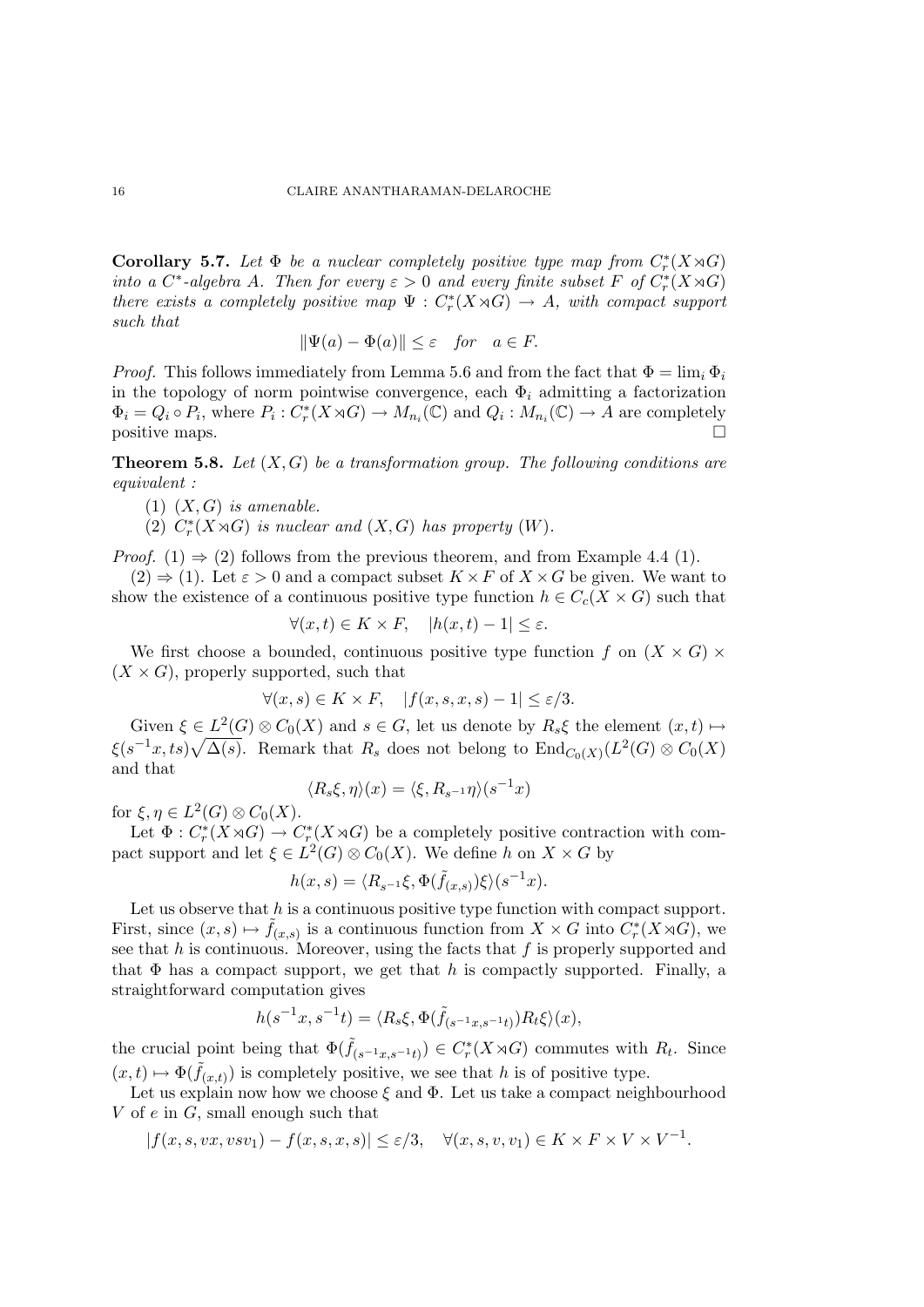We consider a nonnegative continuous function  $\psi$  with support in V such that  $\int \psi(t^{-1})$  $\sqrt{\Delta(t)}$  $dt = 1$ . Let  $\varphi: X \to [0, 1]$  be a continuous function with compact support such that  $\varphi(x) = 1$  for all  $x \in K \cup F^{-1}K$ . Then  $\xi$  will be the element  $(x, t) \mapsto$  $\varphi(x)\psi(t)$  of  $L^2(G) \otimes C_0(X)$ .

Since the set  $\{\tilde{f}_{(x,s)} : (x,s) \in K \times F\}$  is compact in  $C_r^*(X \rtimes G)$ , given  $\eta > 0$ , we can choose Φ, thanks to Corollary 5.7, such that

$$
\|\Phi(\tilde{f}_{(x,s)}) - \tilde{f}_{(x,s)})\|_{r} \leq \eta \quad \forall (x,s) \in K \times F,
$$

where  $\|\cdot\|_r$  denotes the norm in the reduced crossed product. Let us take  $\eta$  such that  $\eta$  sup x∈X  $\int_{0}^{1} |\xi(x, u)|^2 du \leq \varepsilon/3$ . It follows that

$$
|h(x,s) - \langle R_{s^{-1}}\xi, \Lambda(\tilde{f}_{(x,s)})\xi \rangle(s^{-1}x)| \le \varepsilon/3 \quad \forall (x,s) \in K \times F.
$$

Observe now that

$$
\langle R_{s^{-1}}\xi, \Lambda(\tilde{f}_{(x,s)})\xi\rangle(s^{-1}x) = \int \frac{\xi(x,us^{-1})}{\sqrt{\Delta(s)}} \frac{\xi(s^{-1}x,w^{-1}u)}{\sqrt{\Delta(w)}} f(x,s,us^{-1}x,w)dudw,
$$

and that for  $(x, s) \in K \times F$ ,

$$
\int \frac{\xi(x,us^{-1})}{\sqrt{\Delta(s)}} \frac{\xi(s^{-1}x,w^{-1}u)}{\sqrt{\Delta(w)}} du dw = \int \frac{\psi(us^{-1})}{\sqrt{\Delta(s)}} \frac{\psi(w^{-1}u)}{\sqrt{\Delta(w)}} du dw
$$

$$
= \int \frac{\psi(us^{-1})}{\sqrt{\Delta(s)}} [\int \frac{\psi(w^{-1})}{\sqrt{\Delta(w)}} dw] dw
$$

$$
= (\int \frac{\phi(t^{-1})}{\sqrt{\Delta(t)}} dt)^2 = 1.
$$

Hence we have, for  $(x, s) \in K \times F$ ,

$$
|h(x,s) - f(x,s,x,s)|
$$
  
\n
$$
\leq \int |f(x,s,us^{-1}x,w) - f(x,s,x,s)| \frac{\psi(us^{-1})}{\sqrt{\Delta(s)}} \frac{\psi(w^{-1}u)}{\sqrt{\Delta(w)}} du dw + \varepsilon/3.
$$

But inside the integral, we have  $us^{-1} \in V$  and  $w^{-1}u \in V$ , and writing  $w =$  $us^{-1}su^{-1}w$ , we get, by the choice of V, that  $|h(x,s) - f(x,s,x,s)| \leq 2\varepsilon/3$  for all  $(x, s) \in K \times F$ .

Finally, it follows that  $|h(x, s) - 1| \leq \varepsilon$  for all  $(x, s) \in K \times F$ .

As a consequence of the previous theorem, a group  $G$  is amenable if and only if its reduced  $C^*$ -algebra is nuclear and  $G$  has property (W). In fact, in this case a stronger result is obtained in the next proposition.

**Proposition 5.9.** A locally compact compact group  $G$  is amenable if and only if it has property  $(W)$  and its von Neumann algebra  $\mathcal{L}(G)$  is injective.

 $\Box$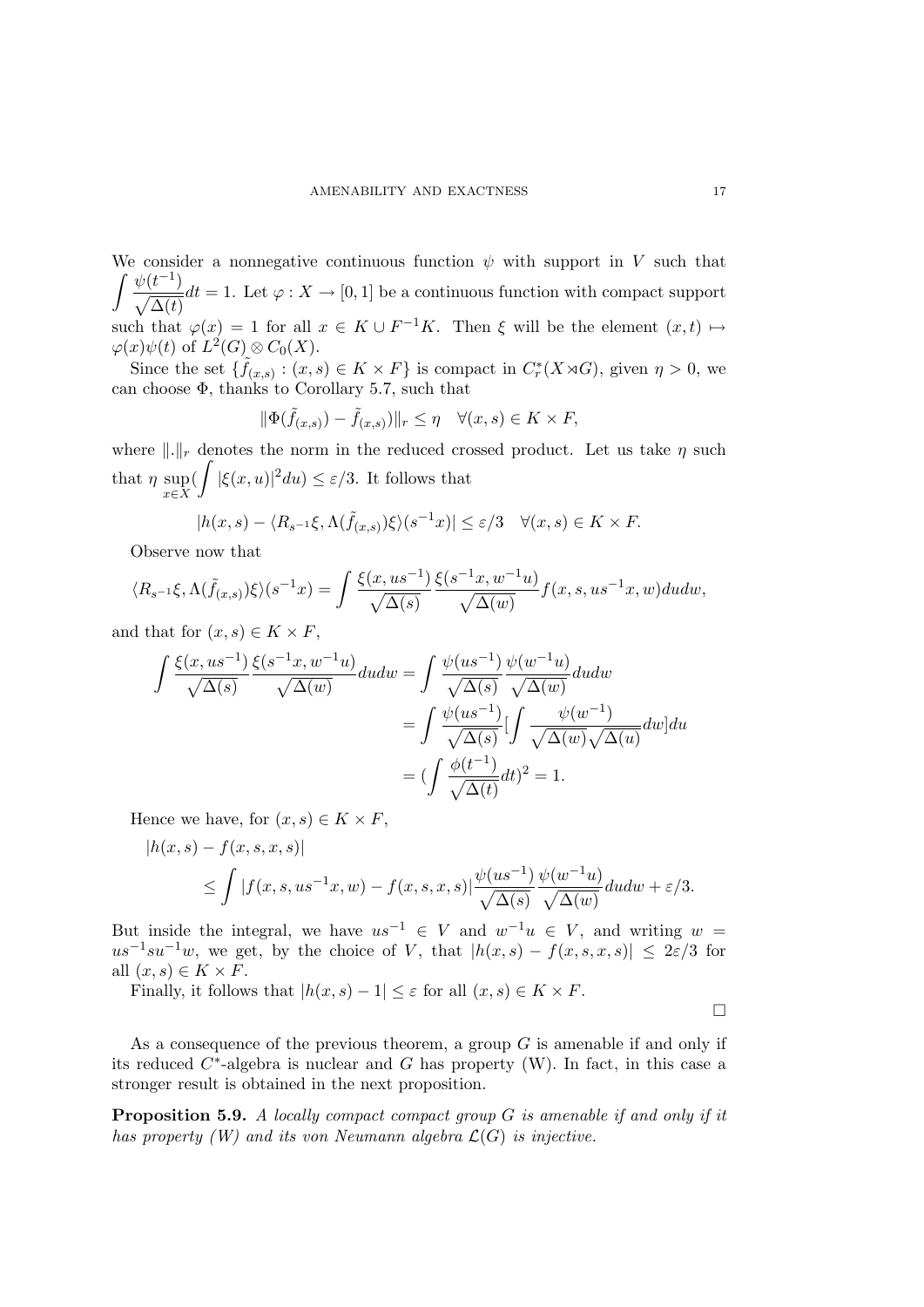*Proof.* Recall that  $\mathcal{L}(G)$  is the von Neumann algebra generated in  $\mathcal{B}(L^2(G))$  by the left translation operators  $\lambda_s$ ,  $s \in G$ . Assume that  $\mathcal{L}(G)$  is injective and that G has property (W). The proof of Theorem 5.8 can be easily adapted. Given  $\xi \in L^2(G)$ , a bounded continuous positive type function f on the group  $G\times G$ , properly supported, and a completely positive map  $\Phi: C^*_r(G) \to \mathcal{L}(G)$ , with compact support, we define  $h: G \to \mathbb{C}$  by

$$
h(s) = \langle \rho_{s^{-1}} \xi, \Phi(\tilde{f}_s) \xi \rangle
$$

where  $(\rho_s \xi)(t) = \xi(ts) \sqrt{\Delta(s)}$  and  $\tilde{f}_s(t) = (1/\sqrt{\Delta(t)}) f(s, t)$ . Then h is a continuous positive type function on G, with compact support.

Let  $\varepsilon > 0$  and a compact subset F of G be given. We choose  $\xi$  and f as in the proof of the previous theorem,  $X$  being here reduced to a point. Remark that  $\{\rho_{s-1}\xi : s \in F\}$  and  $\{\tilde{f}_s : s \in F\}$  are compact in the normed spaces  $L^2(G)$  and  $C^*_r(G) \subset \mathcal{L}(G)$  respectively. Since  $\mathcal{L}(G)$  is injective, there is a net  $(\Phi_i)$  of completely positive contractions from  $C_r^*(G)$  to  $\mathcal{L}(G)$  which factorize through matrix algebras and converge to the inclusion  $C_r^*(G) \to \mathcal{L}(G)$  in the topology of pointwise weak convergence. Using Lemma 5.6, we can find  $\Phi: C^*_r(G) \to \mathcal{L}(G)$  compactly supported such that

$$
|\langle \rho_{s^{-1}}\xi,\Phi(\tilde{f}_s)\xi\rangle-\langle \rho_{s^{-1}}\xi,\Lambda(\tilde{f}_s)\xi\rangle|\leq \varepsilon/3
$$

for every  $s \in F$ . Then we conclude as in the proof of Theorem 5.8.

Remark 5.10. Let us remark that Lau and Paterson obtained [22] the following similar result: G is amenable if and only if  $\mathcal{L}(G)$  is an injective von Neumann algebra and  $G$  is inner amenable. More generally, given a quasi-invariant measure  $\mu$  on a locally compact G-space X, they showed that the following conditions are equivalent: (a) G is amenable; (b) the von Neumann crossed product  $L^{\infty}(X,\mu)\rtimes G$ is injective,  $L^{\infty}(X,\mu)$  has a G-invariant mean, and G is inner amenable.

Observe that for every almost connected or type I locally compact group  $G$ , the full  $C^*$ -algebra  $C^*(G)$  is nuclear (see [27]). The case of almost connected group relies on Connes' result stating the nuclearity of  $C^*(G)$  for every separable connected locally compact group. By Theorem 5.8, these groups do not have property (W) unless they are amenable.

# 6. Amenable G-algebras

At present it is not clear what should be the right definition of amenability for a  $G-C^*$ -algebra A. Certainly it should imply that  $C^*_r(G, A) = C^*(G, A)$ , and imply also that  $C_r^*(G, A)$  is nuclear under the assumption that A is nuclear.

Let us observe that the equality of both crossed products is not a functorial property. More precisely, given an equivariant morphism  $\Phi$  from a  $G-C^*$ -algebra A into a  $G-C^*$ -algebra  $B$ , it may happen that  $C^*_r(G, A) = C^*(G, A)$  and  $C^*_r(G, B) \neq$  $C<sup>*</sup>(G, B)$ . Let us consider for example a discrete group G,  $A = C<sub>0</sub>(G)$  and  $B =$  $\mathcal{K}(\ell^2(G))$ , respectively the C<sup>\*</sup>-algebra of functions on G vanishing at infinity, and the C<sup>\*</sup>-algebra of compact operators. We let G act on B by  $t \mapsto \text{Ad}\lambda_t$ , and on A by restriction. This latter action is induced by the proper action of G onto itself by translation, and therefore  $C_r^*(G, A) = C^*(G, A)$ . On the other hand, one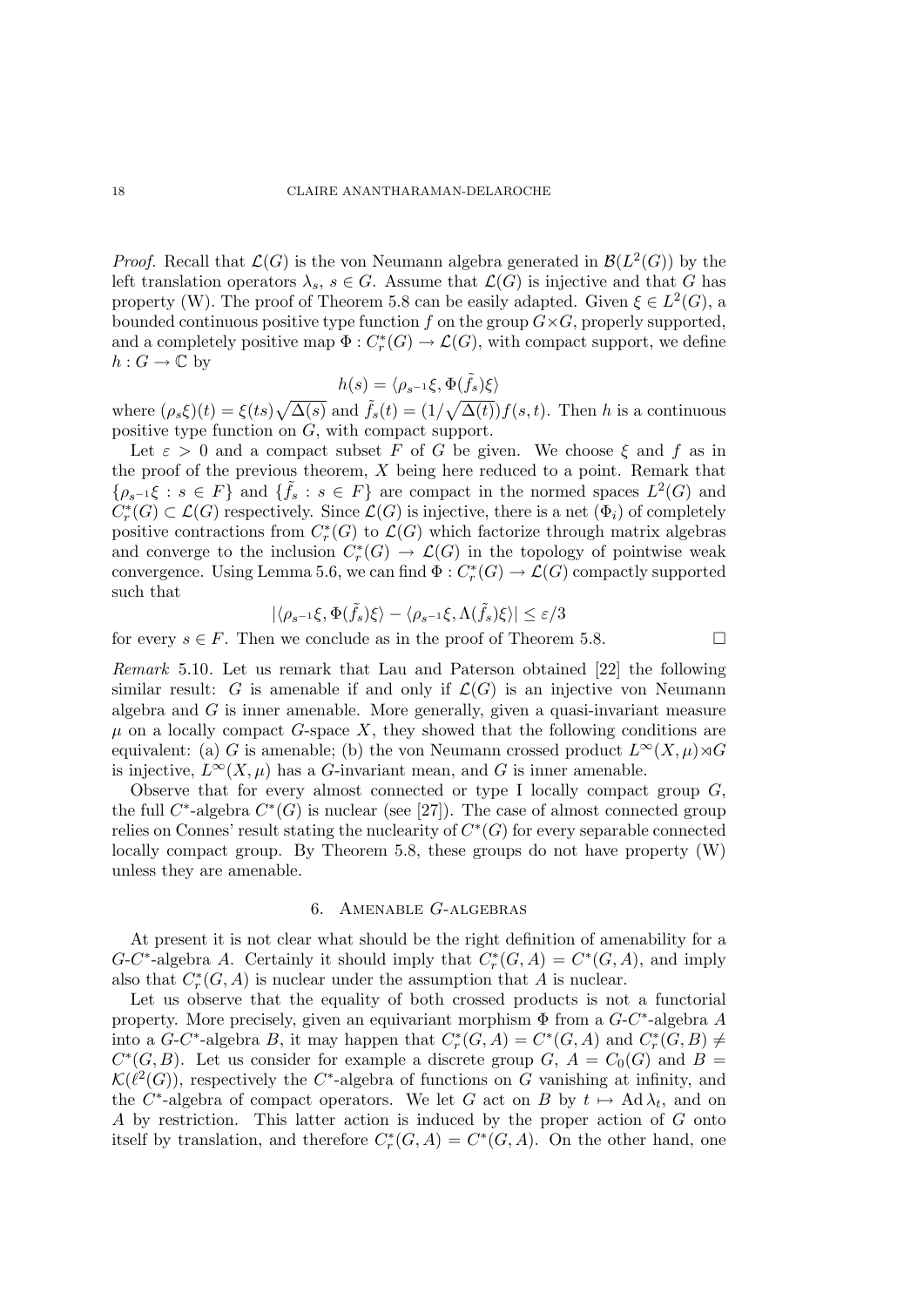has  $C^*_r(G, B) = B \otimes C^*_r(G)$  and  $C^*(G, B) = B \otimes C^*(G)$ , and therefore these two  $C^*$ -algebras coincide only if G is amenable.

It seems reasonable to include in the definition of amenability for  $G-C^*$ -algebras the following functoriality assumption. We do not know whether it is redundant.

**Definition 6.1.** We say that a *G*-action on a  $C^*$ -algebra *A* is weakly amenable (or that the  $G-C^*$ -algebra A is weakly amenable) if for every  $G-C^*$ -algebra B, we have  $C^*(G, A \otimes B) = C^*_r(G, A \otimes B)$  with respect to the diagonal action.

We say that the  $G$ -action is strongly amenable if there exists an amenable  $G$ -space X such that A is a  $G-C_0(X)$ -algebra.

We do not have any reason to choose the spatial tensor product, instead of the maximal one, in the definition of weak amenability. A more natural definition could be to require the functoriality property stated in 9.2. (c) below.

Clearly, Theorem 5.3 implies that every strongly amenable  $G-C^*$ -algebra is weakly amenable.

**Definition 6.2.** Let  $\alpha$  :  $G \to \text{Aut}(A)$  be a morphism from a group G into the automorphism group of a  $C^*$ -algebra A. We say that a function  $h: G \to A$  is of positive type with respect to  $\alpha$  if for every positive integer n and every  $t_1, \ldots, t_n \in G$ the matrix  $[\alpha_{t_i}(h(t_i^{-1}t_j))] \in M_n(A)$  is positive.

**Proposition 6.3.** A transformation group  $(X, G)$  is amenable if and only if the  $G-C^*$ -algebra  $C_0(X)$  is strongly amenable.

*Proof.* Assume that  $G-C^*$ -algebra  $C_0(X)$  is strongly amenable. There exist an amenable G-space Y and a G-equivariant morphism from  $C_0(Y)$  into  $C_b(X)$  (the algebra of bounded continuous functions on X) such that  $\overline{C_0(Y)C_0(X)} = C_0(X)$ . Let  $(h_i)_{i\in I}$  be a net of positive type functions in  $C_c(Y\times G)$  which goes to 1 uniformly on compact subsets of  $Y \times G$ .

Let us view every element h of  $C_c(Y \times G)$  as a continuous function from G into  $C_0(Y)$ . Then h is of positive type in the sense of Definition 2.3 if and only if for every positive integer n and every  $t_1, \ldots, t_n \in G$  the matrix  $[\alpha_{t_i}(h(t_i^{-1}t_j))]$  is positive in  $M_n(C_0(Y))$ , where  $\alpha$  is the induced action of G on  $C_0(Y)$ . Let  $\varphi$  be a continuous nonnegative function on X with compact support. Then  $t \mapsto h(t)\varphi$  defines an element of  $C_c(G \times X)$ , which is of positive type if h is so. Indeed the matrix  $[\alpha_{t_i}(h(t_i^{-1}t_j)\alpha_{t_i}(\varphi)]$  is then positive since a coefficientwise product of two positive matrices with coefficients in a commutative  $C^*$ -algebra is still positive. Let us consider an approximate unit  $(\varphi_{\lambda})_{\lambda \in \Lambda}$  in  $C_0(X)$  consisting of nonnegative functions with compact support. Then  $(h_i\varphi_\lambda)_{(i,\lambda)\in I\times\Lambda}$  is a net of positive type functions in  $C_c(X \times G)$  going to one uniformly on compact subsets. Therefore  $(X, G)$  is an amenable transformation group.

The converse is obvious.

In connection with the comparison problem of weak and strong amenability for  $G-C^*$ -algebras, let us recall the following result which is essentially contained in [2].

**Proposition 6.4.** Let  $A$  be a  $G-C^*$ -algebra with  $A$  nuclear and  $G$  discrete. The following condition are equivalent: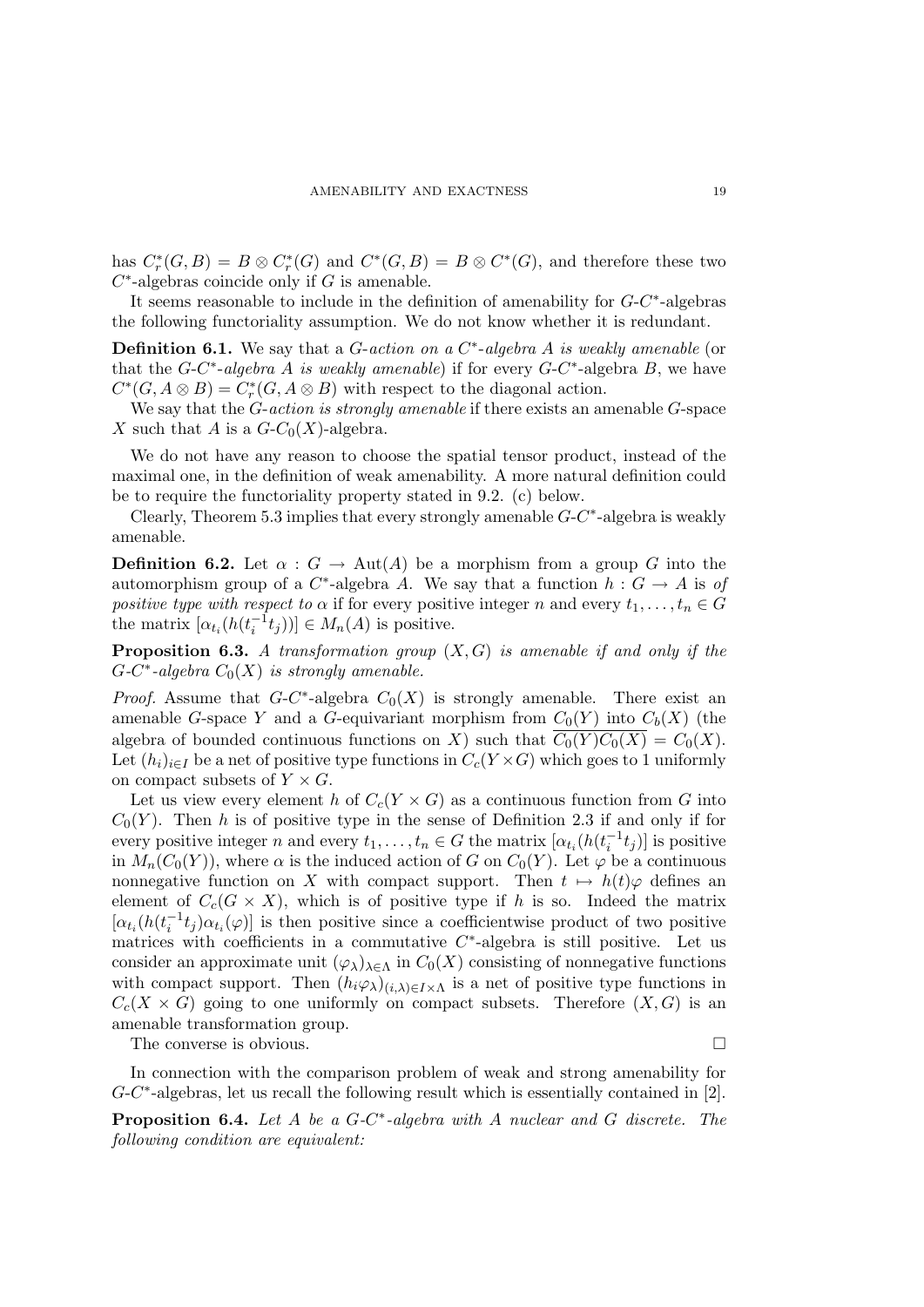- (1) The G-action on A is weakly amenable.
- (2) The  $C^*$ -algebra  $C_r^*(G, A)$  is nuclear.
- (3) There exists a net  $(h_i)$  of positive type functions from G to  $Z(A'')$  (the centre of the envelopping von Neumann algebra of  $A$ , viewed as a  $G-C^*$ -algebra) with finite support such that
	- (a)  $h_i(e) = 1$  for all i;
	- (b) for all  $s \in G$ ,  $\lim_i h_i(s) = 1$  in the  $\sigma$ -weak topology of  $A''$ .

*Proof.* For the proof of  $(1) \Rightarrow (2)$  see Theorem 5.3, and for the proof of  $(2) \Rightarrow (3)$  we refer to [2, Théorème 4.5]. Let us prove that  $(3) \Rightarrow (1)$ . Using Lemma 2.4, we may write  $h_i(s) = \langle \xi_i, \tilde{\alpha}_s \xi_i \rangle$  where  $\xi_i \in \ell^2(G) \otimes Z(A'')$  and  $\tilde{\alpha}_s \xi_i(t) = \alpha_s(\xi_i(s^{-1}t))$ . Here  $\alpha$ denotes the G-action on A as well as its extension to  $A''$ . Following the same pattern as in the proof of (1)  $\Rightarrow$  (2) in Theorem 5.3, given a covariant representation  $(\pi, \sigma)$ of the G-C<sup>\*</sup>-algebra A into H, and  $v \in H$ , we define  $\eta_i(t) = \sigma(t^{-1})\pi(\xi_i(t))v$ , where  $\pi$  is extended to A''. In the same way, we conclude that for every  $f \in C^*(G, A)$  we have

$$
\lim_{i} \langle \eta_i, (\tilde{\pi} \times \lambda)(f) \eta_i \rangle = \langle v, (\pi \times \lambda)(f) \nu \rangle.
$$

It follows that  $C_r^*(G, A) = C^*(G, A)$ .

Finally, let B be another  $G-C^*$ -algebra. Then net  $(h_i\otimes 1)$  has the same properties a), b) with respect to the G-C<sup>\*</sup>-algebra  $A \otimes B$ , and therefore  $C_r^*(G, A \otimes B)$  $C^*(G, A \otimes B)$ .

Remark 6.5. In order to get the strong amenability in the previous proposition, we need to show that the  $h_i$ 's can be taken with value in  $Z(M(A))$  instead of  $Z(A'')$ , and to replace the  $\sigma$ -weak topology by the strict topology.

#### 7. Amenability at infinity and exactness

Although there is an obvious notion of amenability at infinity for transformation groups, we do not develop that theory, since we do not know at the moment any example not having this property. This notion, in the more general framework of locally compact groupoids, where counterexamples exist, will be the subject of a forthcoming paper. In this section we shall only consider the case of locally compact groups.

**Definition 7.1** ([19]). We say that a locally compact group G is exact if for every G-equivariant exact sequence

$$
0 \longrightarrow I \longrightarrow A \longrightarrow A/I \longrightarrow 0
$$

of G-C ∗ -algebras, the sequence

$$
0 \longrightarrow C_r^*(G,I) \longrightarrow C_r^*(G,A) \longrightarrow C_r^*(G,A/I)) \longrightarrow 0
$$

is exact.

Recall also that the corresponding sequence with the full crossed products instead of the reduced ones is automatically exact. For the basic facts on exact  $C^*$ -algebras, we refer to [33].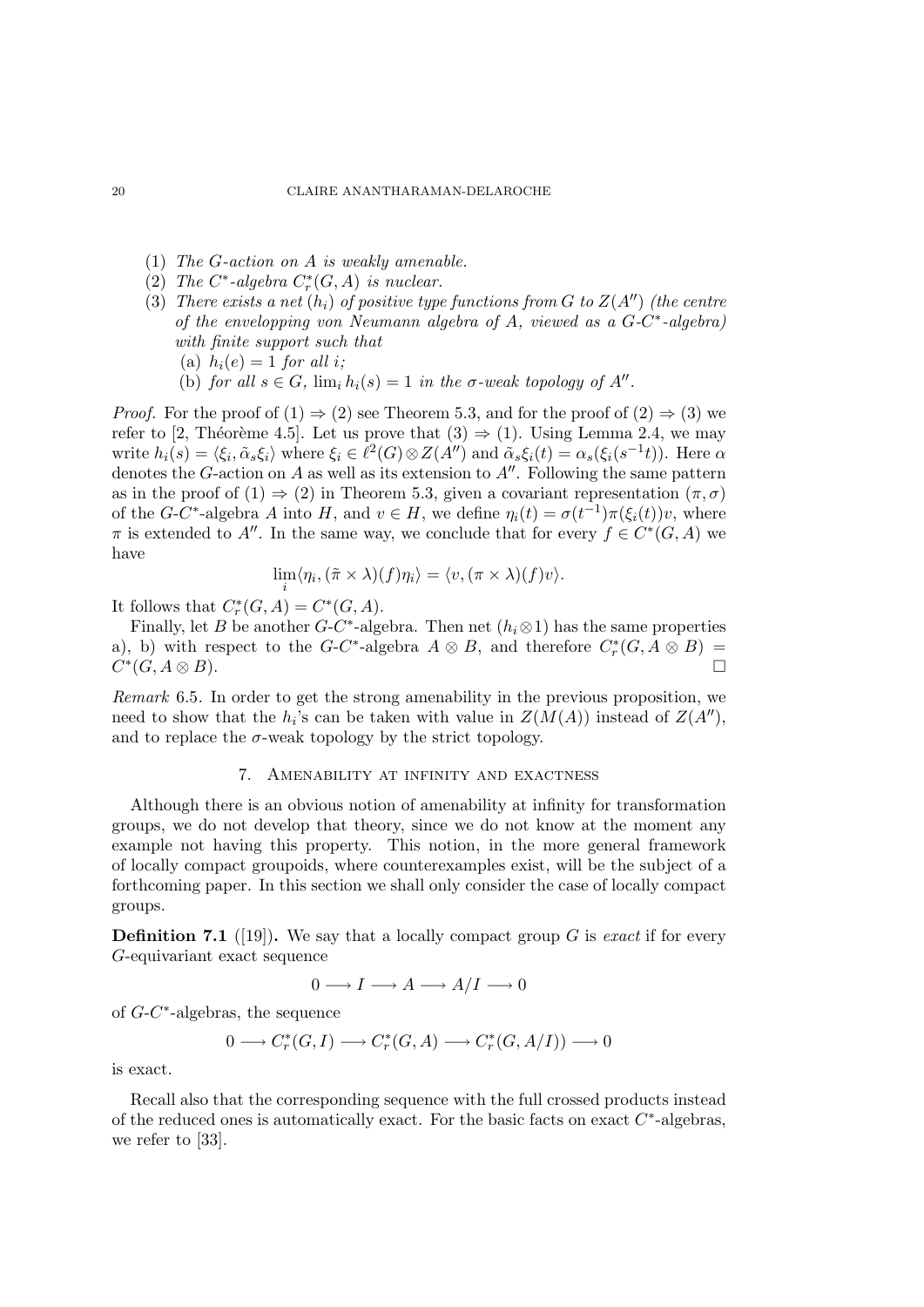Theorem 7.2. Let G be a locally compact group and consider the following conditions :

- 1) G is amenable at infinity.
- $(2)$  *G* is exact.
- (3) For every exact G-C<sup>\*</sup>-algebra B, the crossed product  $C_r^*(G, B)$  is an exact C ∗ -algebra.
- (4)  $C_r^*(G)$  is an exact  $C^*$ -algebra.

Then  $(1) \Rightarrow (2) \Rightarrow (3) \Rightarrow (4)$ .

*Proof.* (1)  $\Rightarrow$  (2). Assume that  $(Y, G)$  is an amenable transformation group with Y compact. Let  $0 \to I \to A \to A/I \to 0$  be a G-equivariant exact sequence of  $G-C^*$ -algebras. Then

$$
0 \to C(Y) \otimes I \to C(Y) \otimes A \to C(Y) \otimes A/I \to 0
$$

is obviously a  $G$ -equivariant exact sequence of  $G-C(Y)$ -algebras, when these algebras are endowed with the diagonal G-actions. The corresponding sequence

$$
0 \to C^*(G, C(Y) \otimes I) \to C^*(G, C(Y) \otimes A) \to C^*(G, C(Y) \otimes A/I)) \to 0
$$

of full crossed products is exact. On the other hand, by Theorem 5.3 the full and reduced crossed products are the same. Then we obtain the following commutative diagram

$$
0 \longrightarrow C_r^*(G, I) \xrightarrow{i_r} C_r^*(G, A) \xrightarrow{q_r} C_r^*(G, A/I) \longrightarrow 0
$$
  

$$
\downarrow \phi_I \qquad \qquad \downarrow \phi_A \qquad \qquad \downarrow \phi_A
$$
  

$$
0 \longrightarrow C_r^*(G, C(Y, I)) \longrightarrow C_r^*(G, C(Y, A)) \longrightarrow C_r^*(G, C(Y, A/I)) \longrightarrow 0
$$

where the bottom line is exact and the vertical arrows are the inclusions induced by the corresponding G-equivariant embeddings of I, A and  $A/I$  into  $C(Y, I)$ ,  $C(Y, A)$ and  $C(Y, A/I)$  respectively.

Let us show that the first line is exact in the middle. Let  $a \in C_r^*(G, A)$  such that  $q_r(a) = 0$ . Then we have  $\phi_A(a) \in C_r^*(G, C(Y, I))$ . Given an approximate unit  $(u_\lambda)$ for I, the net  $(\phi_I(u_\lambda))$  is an approximate unit of multipliers of  $C^*_r(G, C(Y, I))$ . It follows that

$$
\phi_A(a) = \lim_{\lambda} \phi_I(u_{\lambda}) \phi_A(a) = \lim_{\lambda} \phi_I(u_{\lambda}a) \in \phi_I(C_r^*(G,I)),
$$

and thus  $a \in C_r^*(G, I)$  since  $\phi_A$  is injective.

 $(2) \Rightarrow (3)$ . Let B be an exact G-C<sup>\*</sup>-algebra and  $0 \rightarrow I \rightarrow A \rightarrow A/I \rightarrow 0$  be a short exact sequence. Then

$$
0 \to I \otimes B \to A \otimes B \to A/I \otimes B \to 0
$$

is an exact sequence of  $G-C^*$ -algebras where G acts trivially on the first component of each tensor product. By (2),

$$
0 \to C^*_r(G, I \otimes B) \to C^*_r(G, A \otimes B) \to C^*_r(G, A/I \otimes B) \to 0
$$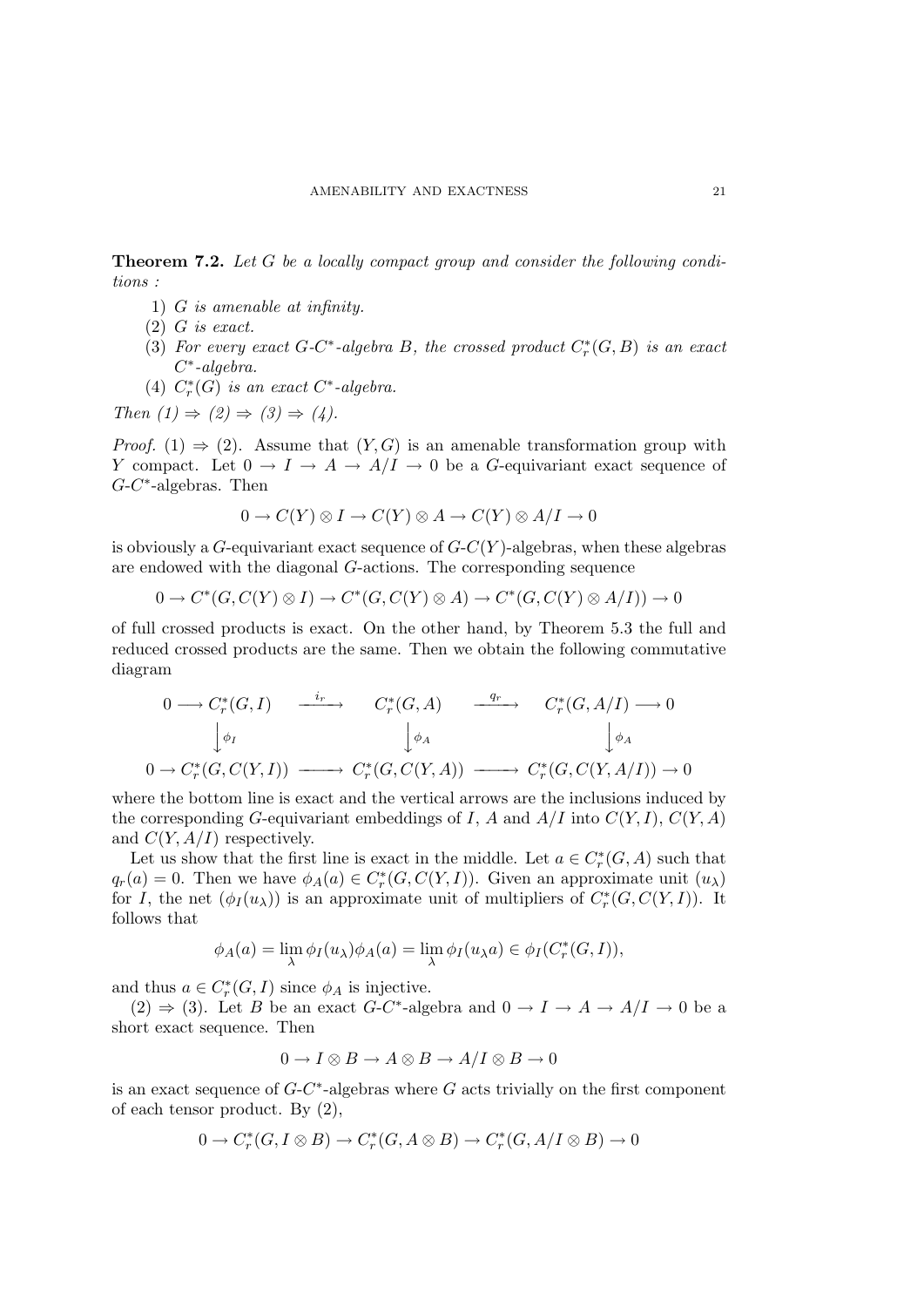is an exact sequence, and we just have to observe that it coincides with the following one:

$$
0 \to I \otimes C_r^*(G, B) \to A \otimes C_r^*(G, B) \to A/I \otimes C_r^*(G, B) \to 0.
$$
  
(3)  $\Rightarrow$  (4) is obvious.

**Theorem 7.3.** Let G be a locally compact group with property  $(W)$  such that  $C_r^*(G)$ is exact. Then G is amenable at infinity.

*Proof.* We follow the same pattern as in the proof of  $(2) \Rightarrow (1)$  given in Theorem 5.8, using here Kirchberg's characterization of exactness (see [18] or [33]) : there exists a net  $(\Phi_i = Q_i \circ P_i)$  of completely positive contractions from  $C_r^*(G)$  into  $\mathcal{B}(L^2(G))$ , where  $P_i: C^*_r(G) \to M_{n_i}(\mathbb{C})$  and  $Q_i: M_{n_i}(\mathbb{C}) \to \mathcal{B}(L^2(G))$  are completely positive contractions, such that for every  $a \in C_r^*(G)$ ,  $\lim_i ||\Phi_i(a) - a|| = 0$ . Moreover, by Corollary 5.7, the maps  $\Phi_i$  can be choosen with compact support.

Let  $\varepsilon > 0$  and a compact subset K of G be given. We want to show the existence of a positive type kernel  $h \in C_{b,\theta}(G \times G)$  such that  $|h(s,t)-1| \leq \varepsilon$  for all  $(s,t)$  with  $s^{-1}t \in K$ .

We first choose a bounded continuous positive type function f on the group  $G \times G$ , properly supported such that

$$
\forall s \in F, \quad |f(s, s) - 1| \le \varepsilon/3.
$$

Let  $\Phi: C_r^*(G) \to \mathcal{B}(H)$  be a completely positive contraction with compact support, and let  $\xi \in L^2(G)$ . We define h on  $G \times G$  by

$$
h(s,t) = \langle \rho_s \xi, \Phi(\tilde{f}_{s^{-1}t}) \rho_t \xi \rangle,
$$

where  $\rho$  denotes the right regular representation of G and  $\tilde{f}_s(t) = (1/\sqrt{\Delta(t)})f(s,t)$ . Then h is a bounded continuous positive type kernel, supported in a tube  $T_F$  =  $\{(s,t)\in G\times G: s^{-1}t\in F\}$  where F is a compact subset of G depending on the supports of  $\Phi$  and f. The main point is to show that  $h \in C_{b,\theta}(G \times G)$ , in other words that  $g = h \circ \theta$  extends continuouly to  $\beta^u G \times G$ . Recall that

$$
g(s,t) = h(s^{-1}, s^{-1}t) = \langle \rho_{s^{-1}}\xi, \Phi(\tilde{f}_t)\rho_{s^{-1}t}\xi \rangle.
$$

Set  $M = \sup$ t∈F  $\|\tilde{f}_t\|_r$ . Fixing  $t \in G$ , let us show first that  $s \mapsto g(s,t)$  belongs to  $C_b^u(G)$ . This is a consequence of the following computation:

$$
\begin{aligned}|g(us,t)-g(s,t)|&=|\langle \rho_{s^{-1}u^{-1}}\xi,\Phi(\tilde{f}_t)\rho_{s^{-1}u^{-1}t}\xi\rangle-\langle \rho_{s^{-1}}\xi,\Phi(\tilde{f}_t)\rho_{s^{-1}t}\xi\rangle\\ &\leq \|\rho_{s^{-1}u^{-1}}\xi-\rho_{s^{-1}}\xi\|\|\tilde{f}_t\|_r\|\xi\|+|\langle \rho_{s^{-1}}\xi,\Phi(\tilde{f}_t)(\rho_{s^{-1}u^{-1}t}\xi-\rho_{s^{-1}t}\xi)\rangle|\\ &\leq M\|\rho_{u^{-1}}\xi-\xi\|\|\xi\|+M\|\xi\|\|\rho_{u^{-1}t}\xi-\rho_t\xi\|. \end{aligned}
$$

Therefore, we may extend g to a function, still denoted by g, on  $\beta^u G \times G$ , such that  $x \mapsto g(x, t)$  is continuous on  $\beta^u G$  for every  $t \in G$ . Let us show now the continuity of g in  $(x_0, t_0) \in \beta^u G \times G$ . We write, for  $x \in \beta^u G$ ,  $s, t \in G$ ,

$$
|g(x,t) - g(x_0, t_0)| \le |g(x,t) - g(x, t_0)| + |g(x, t_0) - g(x_0, t_0)|,
$$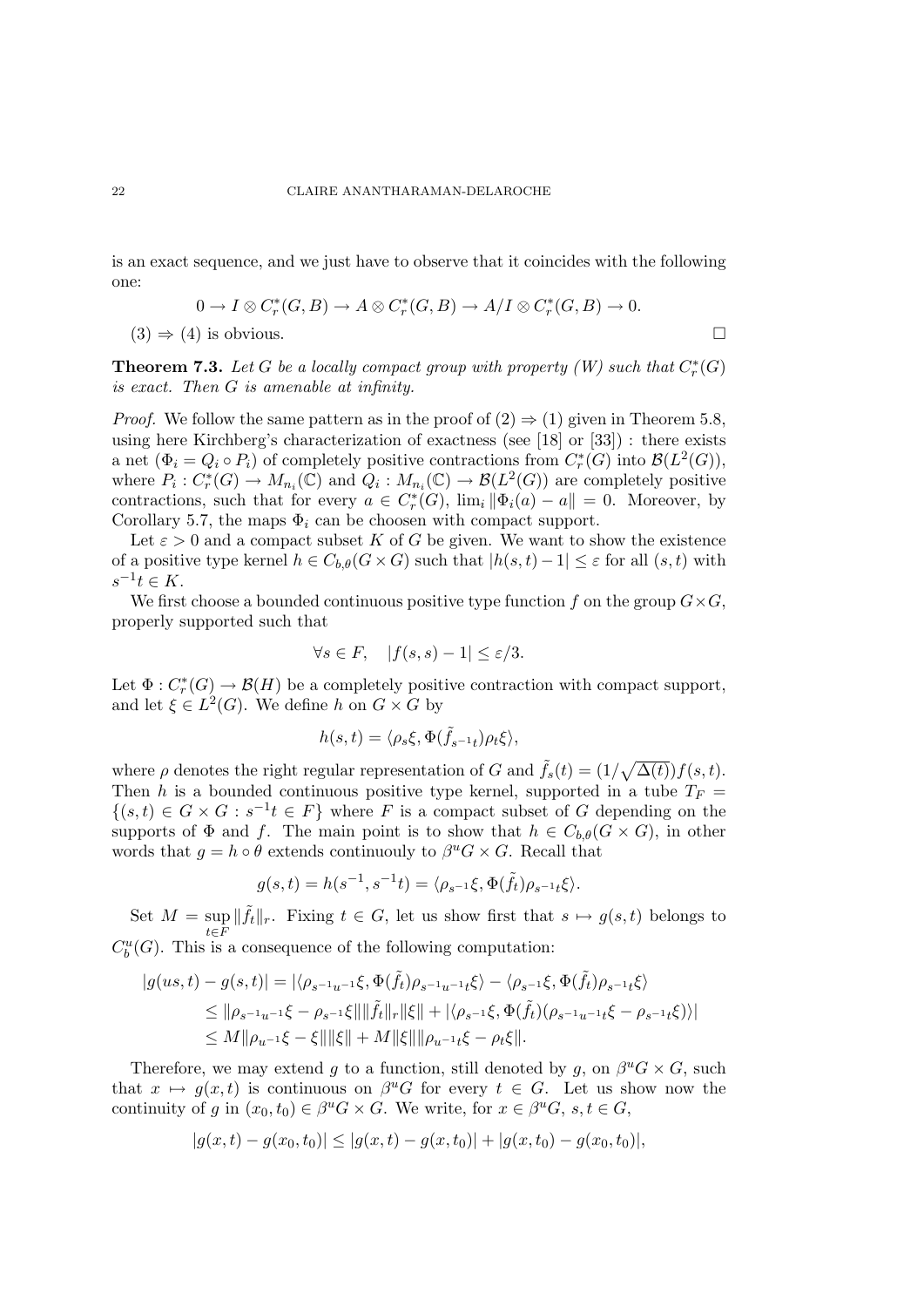and

$$
g(s,t) - g(s,t_0) = \langle \rho_{s^{-1}} \xi, \Phi(\tilde{f}_t) \rho_{s^{-1}t} \xi \rangle - \langle \rho_{s^{-1}} \xi, \Phi(\tilde{f}_{t_0}) \rho_{s^{-1}t_0} \xi \rangle
$$
  
=  $\langle \rho_{s^{-1}} \xi, \Phi(\tilde{f}_t - \tilde{f}_{t_0}) \rho_{s^{-1}t} \xi \rangle + \langle \rho_{s^{-1}} \xi, \Phi(\tilde{f}_{t_0}) (\rho_{s^{-1}t} \xi - \rho_{s^{-1}t_0} \xi) \rangle.$ 

Therefore, we get

$$
|g(s,t)-g(s,t_0)| \leq ||\xi||^2 ||\tilde{f}_t - \tilde{f}_{t_0}||_r + M||\xi|| ||\rho_t \xi - \rho_{t_0} \xi||.
$$

It follows that given  $\varepsilon_1 > 0$ , there exists a neighbourhood  $W_0$  of  $t_0$  in G such that for all  $t \in W_0$  and all  $s \in G$ , we have  $|g(s,t) - g(s,t_0)| \leq \varepsilon_1/2$ . This inequality remains true for all  $x \in \beta^u G$ , since g is continuous in the first variable and G is dense into  $\beta^u G$ . Finally, we may choose a neighbourhood  $U_0$  of  $x_0$  such that  $|g(x, t_0)-g(x_0, t_0)| \leq \varepsilon_1/2$  for all  $x \in U_0$ , and therefore we get  $|g(x, t)-g(x_0, t_0)| \leq \varepsilon_1$ if  $(x, t) \in U_0 \times W_0$ .

To conclude we remark that exactly as in the proof of Theorem 5.8, we can choose  $\Phi$  and  $\xi$  so that  $|h(s,t)-1| \leq \varepsilon$  for all  $(s,t)$  with  $s^{-1}t \in K$ .

Remark 7.4. All almost connected locally compact groups are amenable at infinity but, as already observed, they do not satisfy property (W) unless they are amenable. We do not know if the exactness of  $C_r^*(G)$  is enough to imply the amenability at infinity of  $G$ .

Note that for a discrete group, all the natural notions of exactness stated in Theorem 7.2 are equivalent. The fact that (4) implies the nuclearity of  $C_r^*(\beta^u G \rtimes G)$ was obtained directly by Ozawa [25], without using our Theorem 5.8 (see also [13]). The equivalence between (2) and (4) is a result of Kirchberg and Wassermann [19].

#### 8. The case of discrete group actions

In this section G will be a discrete group. Our proof in Theorem 5.8 showing that the nuclearity of  $C_r^*(X \rtimes G)$  implies the amenability of the transformation group only involves completely positive maps and positive type functions. On the other hand, in our proof of the converse given in Theorem 5.3, we use the representation theory and the characterization of nuclearity in terms of  $C^*$ -norms on tensor products. In certain situations, such as entropy theory, it can be useful to have more explicit proofs, where completely positive finite rank maps approximating the identity are actually constructed.

In [31], Sinclair and Smith studied the crossed product  $C^*(G, A)$ , for an action of an amenable discrete group  $G$  on a  $C^*$ -algebra  $A$  having the Haagerup completely bounded approximation property (CBAP). In order to prove the invariance of the Haagerup constant  $\Lambda(A)$  under crossed products by amenable discrete groups they constructed explicitely finite rank, completely bounded maps on  $C^*(G, A)$ , approximating the identity map of  $C<sup>*</sup>(G, A)$ . In fact their approach can be easily adapted to get that their result remains true for every strongly amenable G-action of any discrete group, and also to prove directly that  $(1) \Rightarrow (4)$  in Theorem 5.3.

We keep as much as possible the notations of the paper of Sinclair and Smith. Assume that A is a  $G-C_0(X)$ -algebra with  $(X, G)$  amenable, and denote by  $\alpha$  the G-action. We consider a faithful non degenerate representation of A in a Hilbert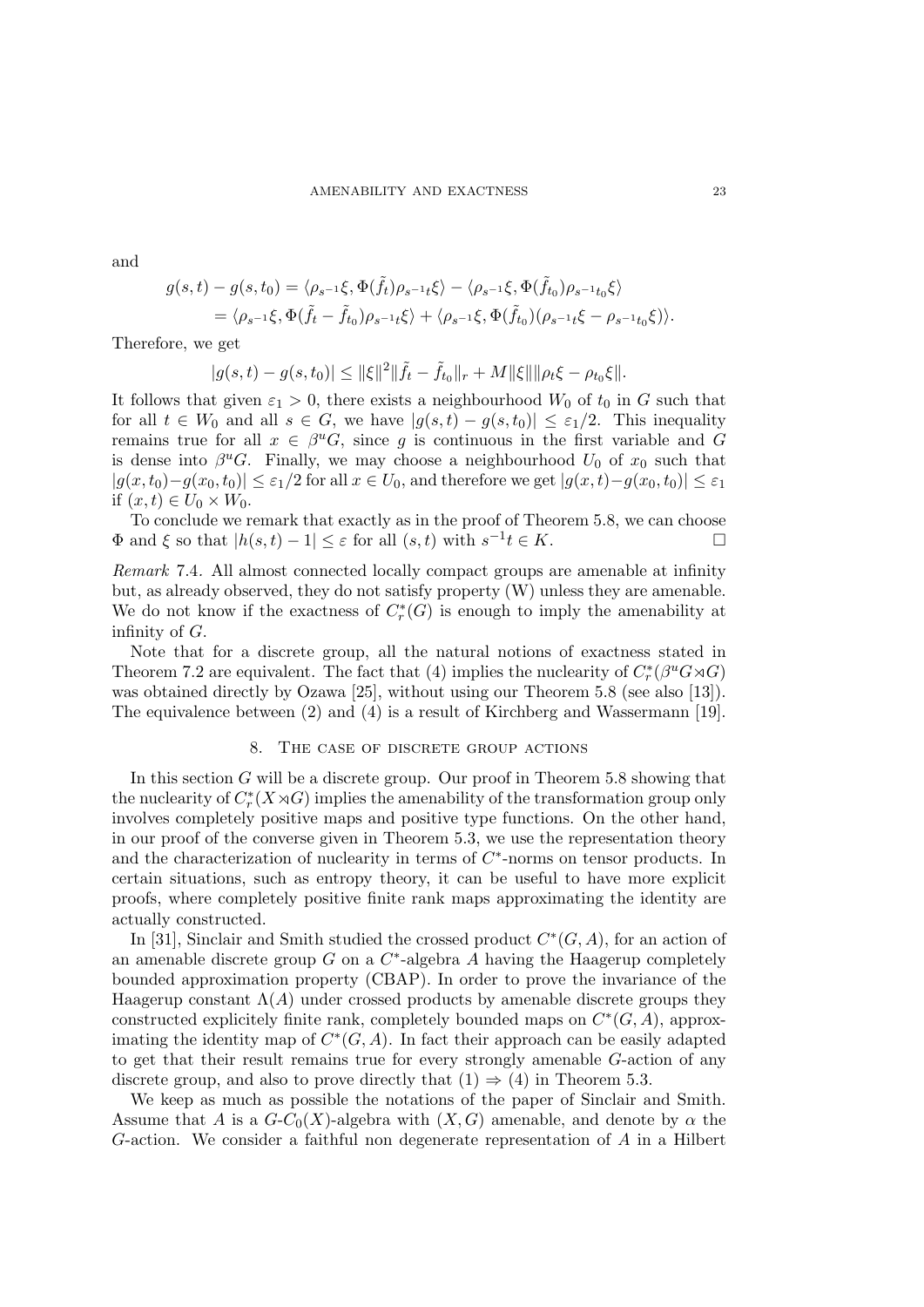space H such that the G-action is implemented by a unitary representation  $t \mapsto u_t$ of G. We set  $v_t = \rho_t \otimes u_t$  where  $\rho$  is the right regular representation of G. Given a bounded function  $f: G \mapsto C_0(X)$  we define the bounded operator  $m_f$  on  $\ell^2(G, H)$ by

$$
m_f \xi(s) = \alpha_s^{-1}(f(s))\xi(s), \quad \forall \xi \in \ell^2(G, H).
$$

Assume that f has a finite support. For  $x \in \mathcal{B}(\ell^2(G,H))$ , we set

$$
T_f(x) = \sum_{t \in G} v_t m_f x m_f^* v_t^*.
$$

An elementary computation shows that, if I denotes the identity operator, then  $T_f(I) = m_q$ , where g is the constant function on G, whose value is the scalar product  $\langle f, f \rangle \in C_0(X)$  in the Hilbert C<sup>\*</sup>-module  $\ell^2(G) \otimes C_0(X)$ . In particular,  $T_f$ is a completely positive map and  $||T_f|| = ||f||_2^2 := \sup_{x \in X} \sum_{t \in G} |f(x, t)|^2$ .

Given a finite subset F of G we denote by  $P_F$  the projection from  $\ell^2(G)$  onto the vector space generated by the elements  $\delta_t$ ,  $t \in F$ , where  $\delta_t$  is the Dirac mass at t.

**Lemma 8.1.** Let  $\Phi: A \to A$  be a completely bounded map,  $f: G \to C_0(X)$  with finite support, and let F be a finite subset of G. Then for every  $a \in A$  and  $s \in G$ the sum

$$
\sum_{t\in G} v_t\, m_f(I\otimes \Phi)\big((P_F\otimes I)\pi(a)\lambda_s(P_F\otimes I)\big) m_f^* v_t^*
$$

converges in the strong operator topology to

$$
\sum_{t \in F \cap sF} \pi\big(f(t)\alpha_s(f(s^{-1}t)^*)\alpha_t(\Phi(\alpha_{t^{-1}}(a)))\big)\lambda_s.
$$

*Proof.* The computation is the same as in the proof of [31, Lemma 3.2]. Here  $\pi$  is the representation defined on  $\ell^2(G) \otimes H$  by  $\pi(a)\xi(t) = \alpha_{t^{-1}}(a)\xi(t)$ , and we write  $\lambda_s$ instead of  $\lambda_s \otimes 1_H$ .

In particular we see that  $x \mapsto T_f((I \otimes \Phi)((P_F \otimes I)x(P_F \otimes I)))$  is a completely bounded map from  $C_r^*(G, A)$  into itself; it has a finite rank if  $\Phi$  has a finite rank. It is completely positive if  $\Phi$  is so.

**Proposition 8.2.** Let  $(X, G)$  be an amenable transformation group and let A be a nuclear  $G-C_0(X)$ -algebra. Then  $C^*_r(G, A)$  is nuclear.

*Proof.* Given  $\varepsilon > 0$ ,  $a_1, \ldots, a_m \in A$  and  $s_1, \ldots, s_n \in G$ , let us construct a finite rank completely positive contraction  $\Psi: C^*_r(G, A) \to C^*_r(G, A)$  such that

$$
\|\Psi(\pi(a_i)\lambda_{s_j}) - \pi(a_i)\lambda_{s_j}\| \le \varepsilon, \quad \text{for} \quad 1 \le i \le m, 1 \le j \le n.
$$

Using an approximate unit in  $C_0(X)$  we may assume that there exist a compact subset K of X and a continuous function  $\varphi$  with support in K such that  $\varphi a_i = a_i$ for  $i = 1, \ldots, m$ . Let  $\eta = \varepsilon/(1 + \max\{\|\pi(a_i)\| : 1 \le i \le m\})$ . Thanks to Proposition 2.5, we can choose a function  $f: G \to C_c(X)$  with  $||f||_2^2 \leq 1$  and finite support C such that

$$
|\sum_{t \in G} f(x, t) \overline{f(s_j^{-1}x, s_j^{-1}t)} - 1| \le \eta \quad \text{for} \quad x \in K, j = 1, \dots, n,
$$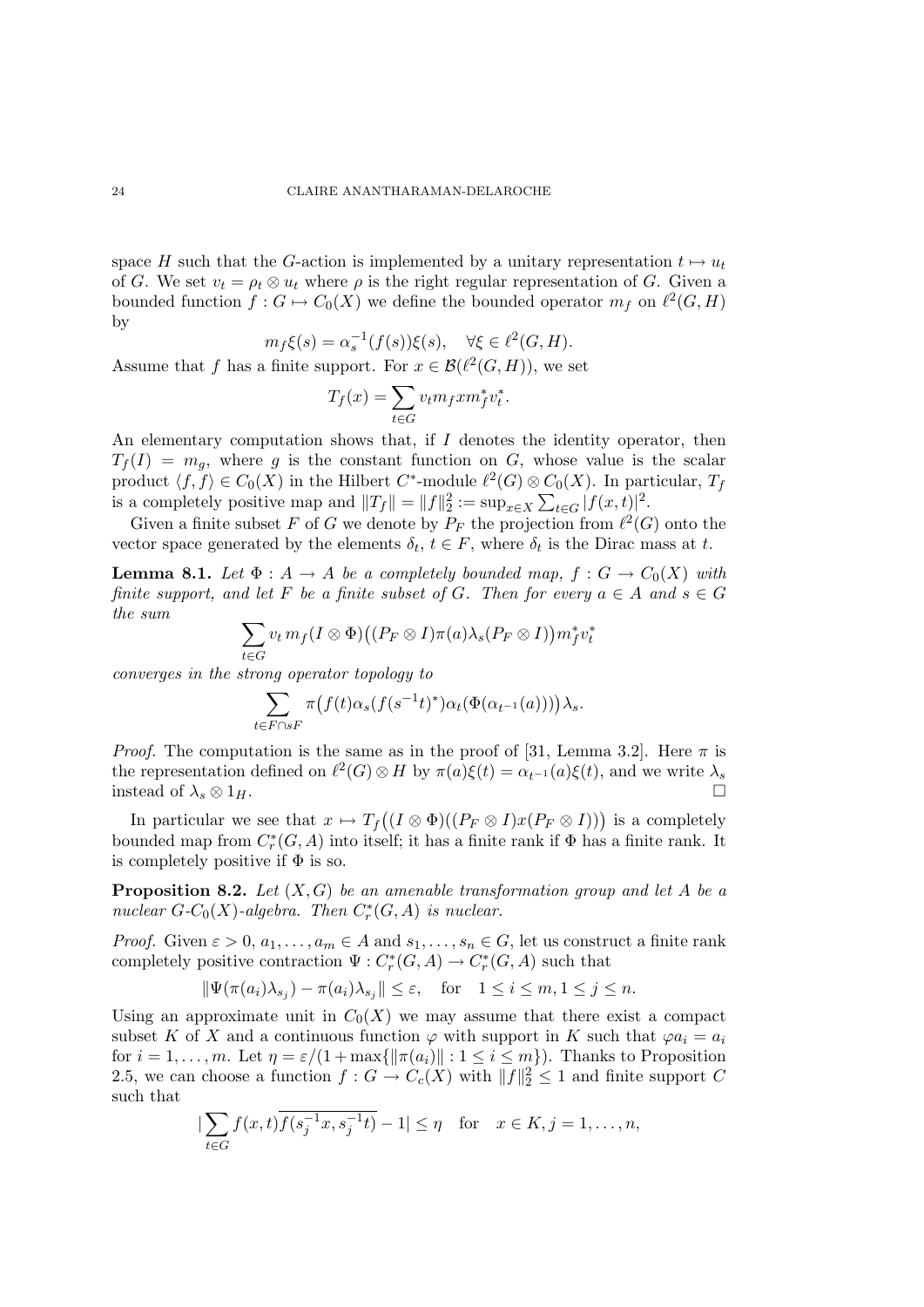where  $f(x,t) = f(t)(x)$ .

Then we set  $F = C \cup s_1^{-1}C \cup \cdots \cup s_n^{-1}C$  and we choose a finite rank completely positive contraction  $\Phi: A \to A$  such that

$$
\|\Phi(\alpha_{t^{-1}}(a_i)) - \alpha_{t^{-1}}(a_i)\| \le \eta \left(\sum_{t \in G} \|f(t)\|^2\right)^{-1}
$$

for  $t \in F$  and  $1 \leq i \leq m$ . It follows that

$$
\|\pi(\alpha_t(\Phi(\alpha_{t^{-1}}(a_i)))) - \pi(a_i)\| \leq \eta (\sum_{t \in G} \|f(t)\|^2)^{-1}
$$

for  $t \in F$  and  $1 \leq i \leq m$ . For  $x \in C_r^*(G, A)$  we define

$$
\Psi(x) = T_f((I \otimes \Phi)(P_F \otimes I)x(P_F \otimes I)),
$$

and as in the proof of [31, Theorem 3.4], one shows that

$$
\|\Psi(\pi(a_i)\lambda_{s_j}) - \pi(a_i)\lambda_{s_j}\| \le \varepsilon \quad \text{for} \quad 1 \le i \le m, 1 \le j \le n.
$$

Indeed, we write

$$
\|\Psi(\pi(a_i)\lambda_{s_j}) - \pi(a_i)\lambda_{s_j}\|
$$
\n
$$
\leq \|\sum_{t \in F \cap s_j F} \pi(f(t)\alpha_{s_j}(f(s_j^{-1}t)^*)) (\pi(\alpha_t(\Phi(\alpha_{t^{-1}}(a_i))) - \pi(a_i))\lambda_{s_j}\|
$$
\n
$$
+ \|\sum_{t \in F \cap s_j F} \pi(f(t)\alpha_{s_j}(f(s_j^{-1}t)^*) - 1)\pi(a_i)\lambda_{s_j}\|
$$
\n
$$
\leq (\sum_{t \in F \cap s_j F} \|f(t)\| \|f(s_j^{-1}t)^*\|)\eta(\sum_{t \in G} \|f(t)\|^2)^{-1} + \eta \|\pi(a_i)\| \qquad (*)
$$
\n
$$
\leq (1 + \|\pi(a_i)\|)\eta \leq \varepsilon,
$$

where we use the Cauchy-Schwarz inequality in the first part of the expression  $(*)$ . To conclude, we remark that  $\Psi$  is obviously a contraction.  $\Box$ 

Let us recall that for a  $C^*$ -algebra A,  $\Lambda(A)$  denotes the infimum of the numbers  $\lambda > 0$  for which there exists a net of finite rank completely bounded maps  $\Phi_i : A \to A$ converging to the identity in the point norm topology such that  $\|\Phi_i\|_{cb} \leq \lambda$  for all i. In the same way we get:

**Proposition 8.3.** Let  $(X, G)$  be an amenable transformation group and let A be  $G-C_0(X)$ -algebra. Then  $\Lambda(C^*_r(G,A)) = \Lambda(A)$ .

Remark 8.4. The same result was obtained in [3] in the framework of von Neumann algebra for every amenable action of a locally compact group on a von Neumann algebra. For the case of an action of an amenable locally compact group we also refer to [15].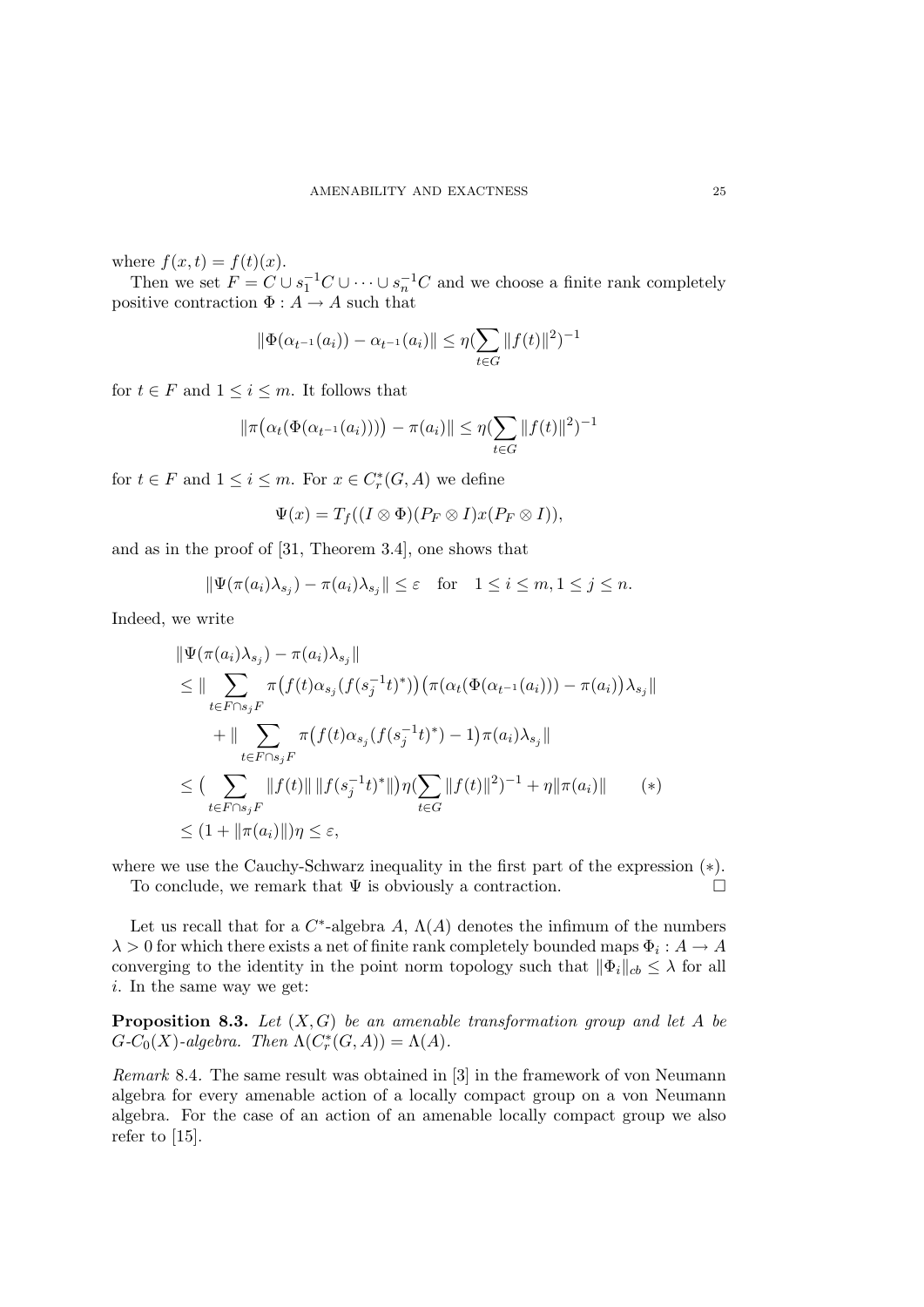# 9. Problems

9.1. We observed in Section 4 that every inner amenable locally compact group has property (W). We do not know whether property (W) can be strictly weaker. For almost connected groups or Type I groups, property (W) (as well as inner amenability) is equivalent to amenability (see Remark 5.10). On the other hand, every discrete group has property (W). Therefore, if there exist examples of locally compact groups with property (W) which are not inner amenable, they should be investigated in the class of non discrete non type I totally disconnected groups.

**9.2.** As mentioned in Section 6, the right definition of an amenable  $G-C^*$ -algebra is still unclear, and many problems remain unsolved. The notion of strong amenability introduced in 6.1 is quite natural, but might be too strong for some purposes. It is tempting to define a  $G-C^*$ -algebra A to be amenable if and only if  $C^*(G, A)$  $C_r^*(G, A)$ . One would like to solve the following questions:

- (a) If A is a nuclear G-C<sup>\*</sup>-algebra, does the equality  $C^*(G, A) = C_r^*(G, A)$ implies that  $C_r^*(G, A)$  is nuclear?
- (b) Does the equality  $C^*(G, A) = C_r^*(G, A)$  remains true for the restriction to any closed subgroup?
- (c) Is the property  $C^*(G, A) = C_r^*(G, A)$  functorial in an appropriate sense? This would solve question (a). The strongest reasonable functoriality property is the following one: given any  $G-C^*$ -algebra  $B$  and any  $G$ -equivariant morphism  $\Phi : A \to M(B)$  such that  $\overline{\Phi(A)B} = B$  and  $\Phi(Z(M(A))) \subset$  $Z(M(B))$ , does the equality  $C^*(G, A) = C^*_r(G, A)$  imply that  $C^*(G, B) =$  $C_r^*(G, B)$ ?
- (d) If A is a simple G-C<sup>\*</sup>-algebra, does the equality  $C^*(G, A) = C^*_r(G, A)$  imply that  $G$  is amenable?

Even in the case of a discrete group  $G$  acting on a commutative  $C^*$ -algebra  $C_0(X)$ , we do not know whether  $C^*(X \rtimes G) = C_r^*(X \rtimes G)$  implies the nuclearity of  $C_r^*(X \rtimes G)$ . However, we know that  $C_r^*(X \rtimes G)$  is nuclear if and only if  $(X, G)$  is an amenable G-space, and therefore if and only if the  $G-C^*$ -algebra  $C_0(X)$  is strongly amenable (see Theorem 5.3 and Proposition 6.3).

Some conditions sufficient to ensure that  $C^*(G, A) = C_r^*(G, A)$  for a non necessarily commutative  $C^*$ -algebra A have been studied in [8], [9].

Let us remark that already in the case of proper actions, there is no obvious definition of a proper  $G-C^*$ -algebra A when A is not commutative. For a comprehensive analysis of this question we refer to [30].

**9.3.** For any locally compact group, does the exactness of G imply that G acts amenably on a compact space?

Does the exactness of  $G$  is equivalent to the exactness of its reduced  $C^*$ -algebra? (see the concluding remarks in [19])

Acknowledgement I would like to thank J. Renault for valuable discussions concerning property (W) and amenability at infinity.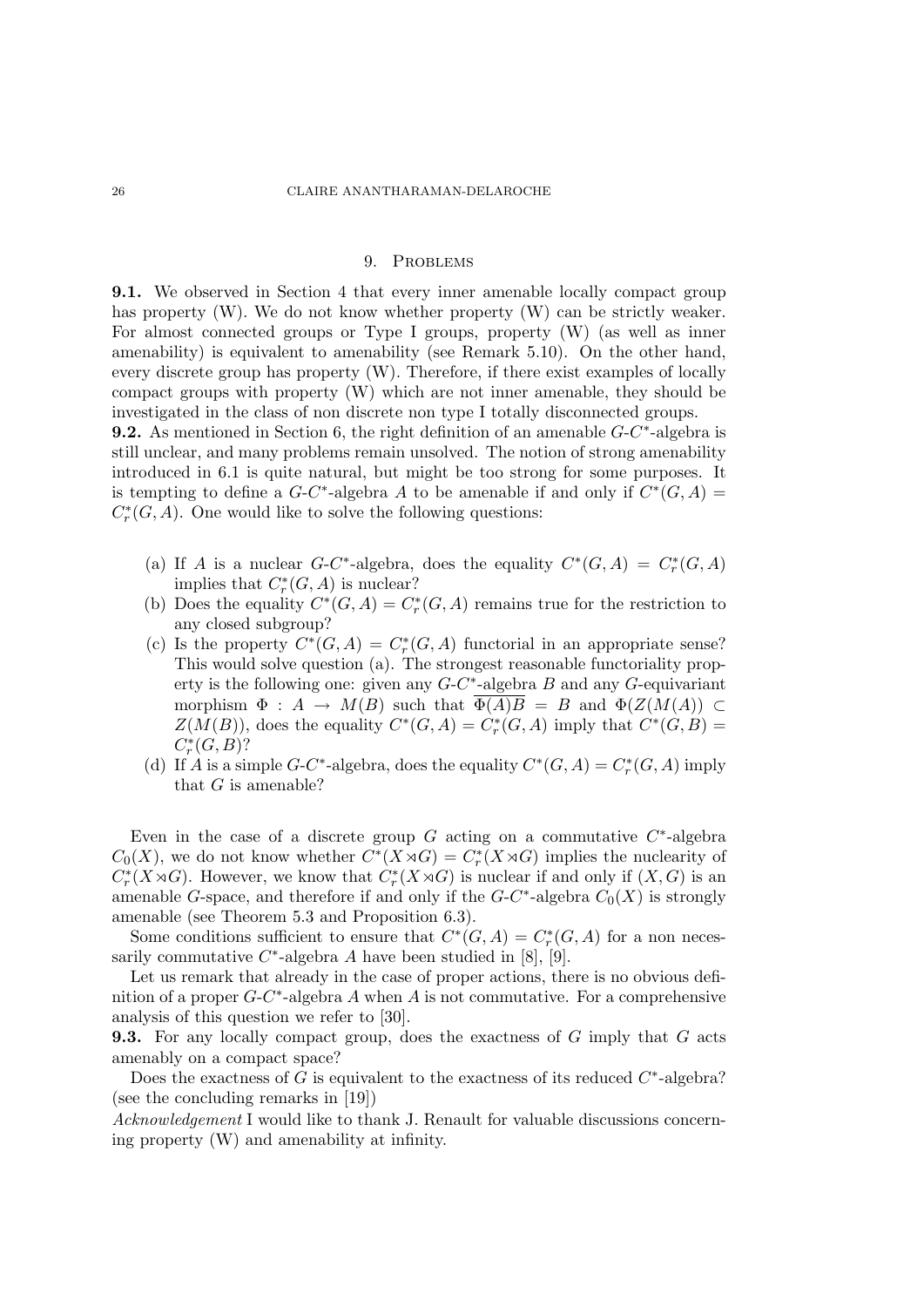# **REFERENCES**

- [1] S. Adams: Boundary amenability for word hyperbolic groups and an application to smooth dynamics of simple groups, Topology, 33 (1994), 765-783.
- [2] C. Anantharaman-Delaroche: Systèmes dynamiques non commutatifs et moyennabilité, Math. Ann., 279 (1987), 297-315.
- [3] C. Anantharaman-Delaroche: Amenable correspondences and approximation properties for von Neumann algebras, Pacific J. Math., 171 (1995), 309-341.
- [4] C. Anantharaman-Delaroche, J. Renault: Amenable groupoids, Monographie de L'Enseignement Mathématique 36, Genève, 2000.
- [5] A. Connes: *Classification of injective factors*, Ann. of Math., **104** (1976), 73-115.
- [6] J. Dixmier: Les  $C^*$ -algèbres et leurs représentations, Gauthier-Villars, Paris, 1964.
- [7] E. G. Effros: Property  $\Gamma$  and inner amenability, Proc. Amer. Math. Soc., 47 (1975), 483-486.
- [8] R. Exel: Amenability for Fell bundles, J. Reine Angew. Math., 492 (1997), 41-73.
- [9] R. Exel, C. K. Ng: Approximation property of C<sup>\*</sup>-algebraic bundles, Preprint 1999.
- [10] H. Furstenberg: Boundary theory and stochastic processes in homogeneous spaces, in Harmonic analysis on homogeneous spaces, Proc. Symp. Pure and Appl., Math., 26 (1973), 193-229.
- [11] F. P. Greenleaf: Invariants means on topological groups, Van Nostrand, New-York, 1969.
- [12] M. Gromov: Spaces and questions, Preprint 1999.
- [13] E. Guentner and J. Kaminker: *Exactness and the Novikov conjecture*, Topology, 41 (2002), 411-418.
- [14] A. Guichardet: Tensor products of  $C^*$ -algebras, Aarhus University Lecture Notes Series No 12, 1969.
- [15] U. Haagerup, J. Kraus: Approximation properties for group C<sup>\*</sup>-algebras and group von Neumann algebras, Trans. Amer. Math. Soc., 344 (1994), 667-699.
- [16] N. Higson: Bivariant K-theory and the Novikov conjecture, Preprint 1999.
- [17] N. Higson, J. Roe: Amenable group actions and the Novikov conjecture, Preprint 1998.
- [18] E. Kirchberg: On non-semisplit extensions, tensor products and exactness of group C\*-algebras, Invent. Math., 112 (1993), 449-489.
- [19] E. Kirchberg, S. Wassermann: Exact groups and continuous bundles of C<sup>\*</sup>-algebras, Math. Ann., 315 (1999), 169-203.
- [20] E. C. Lance: On nuclear C<sup>\*</sup>-algebras, J. Functional Analysis, 12 (1973), 157-176.
- [21] E. C. Lance: Hilbert C<sup>\*</sup>-modules. A toolkit for operator algebraists, London Math. Soc. Lecture Note Series 210, Cambridge Univ. Press, 1995.
- [22] A. T. M. Lau, A. L. T. Paterson: Inner amenable locally compact groups, Trans. Amer. Math. Soc., 325 (1991), 155-169.
- [23] V. Losert, H. Rindler: Conjugate invariant means, Colloq. Math., 15 (1987), 221-225.
- [24] D. Montgomery, L. Zippin: Topological transformation groups, Interscience Publishers, 1955.
- [25] N. Ozawa: Amenable actions and exactness for discrete groups, Preprint 2000.
- [26] A. L. .T. Paterson: Amenability, Mathematical Surveys and Monographs No 29, A.M.S., 1988.
- [27] A. L. .T. Paterson: The class of locally compact groups G for which  $C^*(G)$  is amenable, in Harmonic analysis (Luxembourg, 1987), Lectures Notes in Math., 1359 (1988), Springer, 226- 237.
- [28] G. K. Pedersen: C\*-algebras and their automorphism groups, Academic Press, 1979.
- [29] J. Renault: A groupoid approach to  $C^*$ -algebras, Lecture Notes in Math., 793 Springer, Berlin, 1980.
- [30] M. A. Rieffel: Integrable and proper actions on  $C^*$ -algebras, and square-integrable representations of groups, Preprint 1999.
- [31] A. M. Sinclair, R. R. Smith: The completely bounded approximation property for discrete crossed products, Indiana Univ. Math. J., 46 (1997), 1311-1322.
- [32] G. Skandalis, J.-L. Tu, G. Yu: Coarse Baum-Connes conjecture and groupoids, Preprint 1999.
- [33] S. Wassermann: Exact C<sup>\*</sup>-algebras and related topics, Lecture Notes Series 19, Global Analysis Research Center, Seoul National University, 1994.